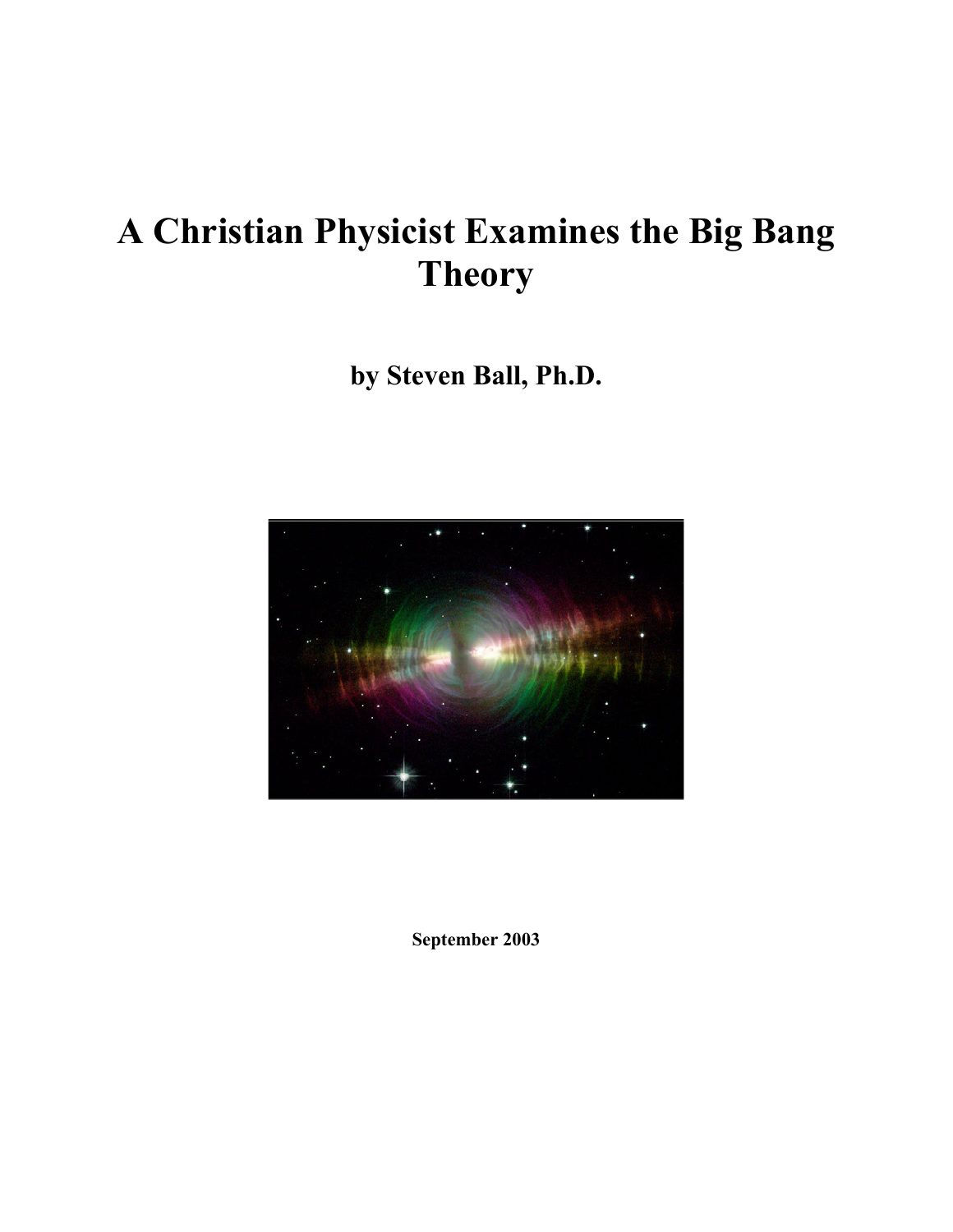### **Dedication**

**I dedicate this work to my physics professor, William Graziano, who first showed me that the universe is orderly and comprehensible, and stirred a passion in me to pursue the very limits of it.** 

Cover picture of the Egg Nebula, taken by Hubble Space Telescope, courtesy NASA, copyright free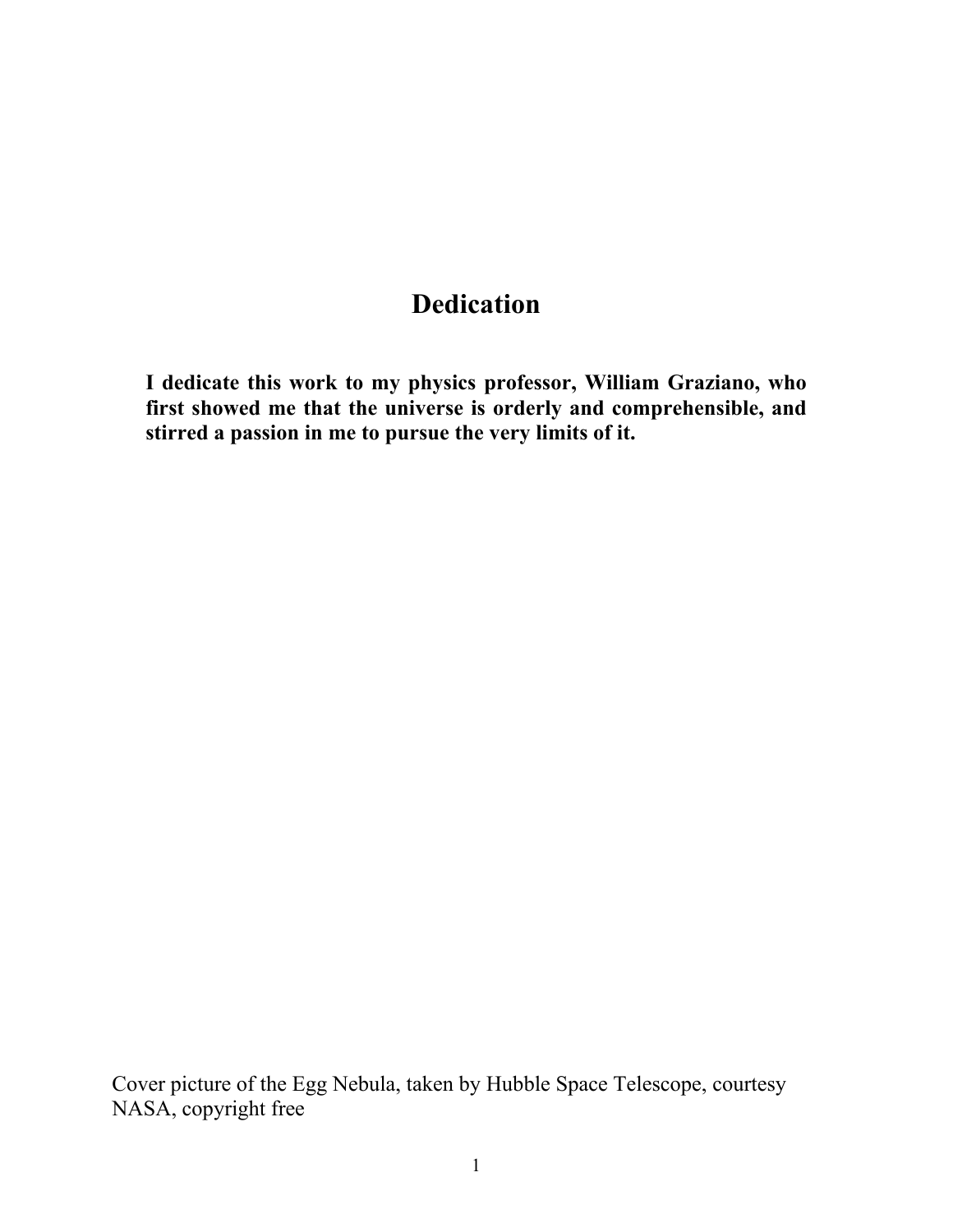### **Introduction**

This booklet is a follow-up to the similar previous booklet, *A Christian Physicist Examines the Age of the Earth*. In that booklet I discussed reasons for the controversy over this issue and how these can be resolved. I also drew from a number of fields of science, ranging from the earth's geology to cosmology, to show that the scientific evidence clearly favors an age of 4.6 billion years for the Earth and about 14 billion years for the universe. I know that the Big Bang Theory of cosmology is not so readily accepted in some Christian groups, precisely because it points to an older universe. But I appealed to reason and the apparent agreement with the scriptures [1] when considering the evidence. However, in an attempt to preserve a continuity of discussion, that booklet only briefly covers some of the scientific evidence supporting the Big Bang theory, and the following discussion of scriptural references did not emphasize any relevance to the Big Bang. There was much more to write on these, but it did not seem to fit well with the discussion on the age of the Earth. However, since I asked the reader to reason with me, it didn't seem quite fair on my part to cut short the explanations. Thus I now offer a bit more for the reader interested in this issue.

Lately, there has been a widespread popular interest in finding out what modern science can tell us about origins, from the birth of our universe to the origin of life on planet Earth. Correspondingly, there are quite a number of popular books discussing the Big Bang theory of cosmology and implications for religious faith, some claiming support for the Bible [2,3], others by renowned scientists with varying personal philosophies of a non-Christian perspective [4,5,6]. In one of the most well known of the latter, Nobel Laureate Stephen Hawking conjectures an unknown physics phenomenon, admittedly in an attempt to remove the need for a Creator [6]. Indeed, it remains difficult to avoid the implications of the Big Bang theory, namely that there was a beginning to this universe having a cause beyond the universe itself. I would like to address readers struggling to make sense of both the Big Bang theory and its relevance to biblical faith. Here you will find a summary of the evidence from the perspective of a Christian whose training is in the field of experimental high energy physics. As such, I fully expect the Christian faith to stand up to the toughest questions I can ask of it, including how it relates to modern science. If you ask tough questions too, I trust you'll enjoy this account.

If people tell me that you don't need all of the science to be a good Christian with a strong faith, I fully agree. But science serves to enrich our lives and our faith. God has revealed truth to us through His Holy Word, the Bible, and through the physical laws and principles governing our universe. I would not have chosen a vocation pursuing physics knowledge if I truly felt it had nothing to offer of lasting value. I had a deep conviction that my physics training could serve a good purpose, as long as I was committed to following and serving God with all my heart. In fact, it is my hope and prayer that this booklet serves His purposes. Perhaps you can be a better judge of that than I can. It is my hope and prayer that the remarkable scientific account our generation has been privileged to see and comprehend will stretch your mind and will enrich your faith as it has mine.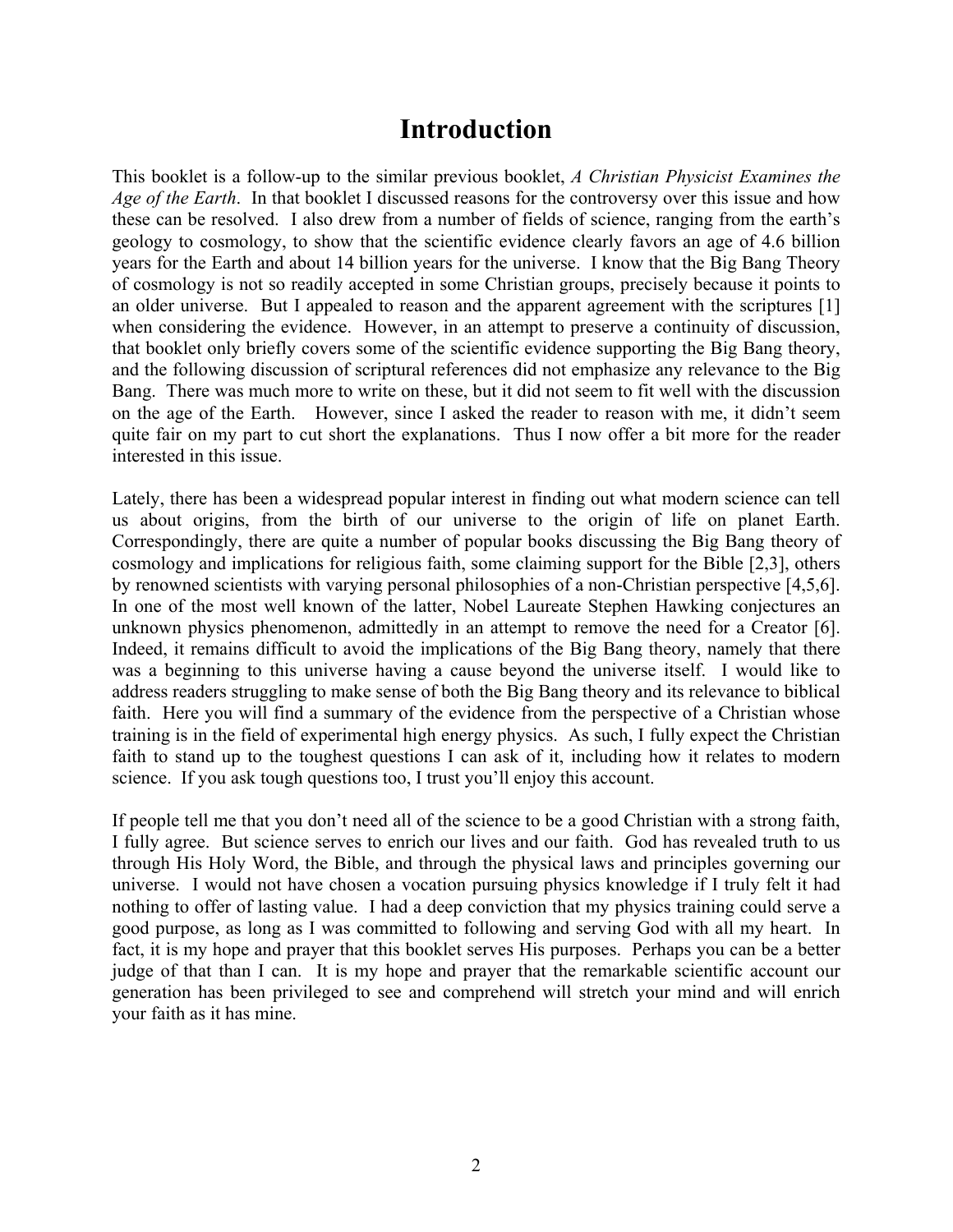### **Chapter 1 The Big Bang Controversy**

Not long ago, a popular bumper sticker had the following catchy phrase, "I believe in the Big Bang Theory - God said it, and 'Bang!' it happened." Although one may differ concerning the intent of this message, it seems clear that the original intent was not in support of the "The Big Bang Theory" of cosmology, a commonly accepted theory among scientists concerning the origin and development of the universe. The bumper sticker was merely expressing a widely held skepticism on the part of believers who hold that the Bible gives us the correct account of how it all began, regardless of what the scientific community believes. This skepticism towards science in general appears rather widespread in the Christian churches of America today.

There is even a more common practice, which reveals a deep-seated distrust of science. It began with the Christian fish symbol, frequently seen on the back of cars owned by Christians. This symbol goes all the way back to first century Christians, who used it to identify themselves with a codeword, since the Greek letters in the word fish "ιχθυσ," pronounced "ichthus," also were the first letters of the words *Jesus Christ, God's Son, Savior*. Outspoken supporters of Darwinian evolution recently began placing a symbol on their cars showing a bigger fish sprouting legs, outlined with the word "Darwin", eating the smaller fish symbol. This certainly conveyed the meaning that Darwin's theory is replacing the need for Christian beliefs. In response to this, yet another bumper sticker shows a larger fish, outlined with the word "Truth", eating a smaller "Darwin" fish. All of this punching and counter-punching is revealing the hostility between those who hold to traditional Christian beliefs and those who believe that modern science has rendered the Christian faith merely empty mythology.

#### **The Scriptures**

Let us momentarily put aside modern science and look at what the scriptures say about the origins of the universe. The Bible explains that God was intimately involved in the entire process of creation. His purpose and plan are shown to be the driving forces behind the formation of this remarkable universe. However, many details concerning how are not given. The Bible is clearly not intended to be a science textbook. So how should one view the input of modern science? Do most Christians see modern science as contributing something of importance to their understanding of origins? No! The hostility revealed by the bumper stickers does accurately reflect a deep-seated skepticism of the scientific community and of science in general. Consequently, most Christians accept a view of origins without any input from science, particularly since this is seen as sacred ground reserved for the Bible alone to address. Scientific theories which appear to conflict with Biblical teachings are rejected.

And tragically, those outside the Christian faith who recognize the value of science, but see the Christian community rejecting it, see no need to consider the claims of Christian beliefs. Ironically, more than ever before science is confirming the validity of the Bible. While many in the Christian community feel no need for scientific confirmation of their beliefs, it is important for Christians to recognize that science is a strong ally of the faith. The testimony of the heavens is bearing witness to the design of a Creator as stated in Psalm 19:1, **"**The heavens are declaring the glory of God; and their expanse is declaring the work of His hands"[1]. Scientists are recognizing that the universe has a very remarkable design built into it. We shall discuss some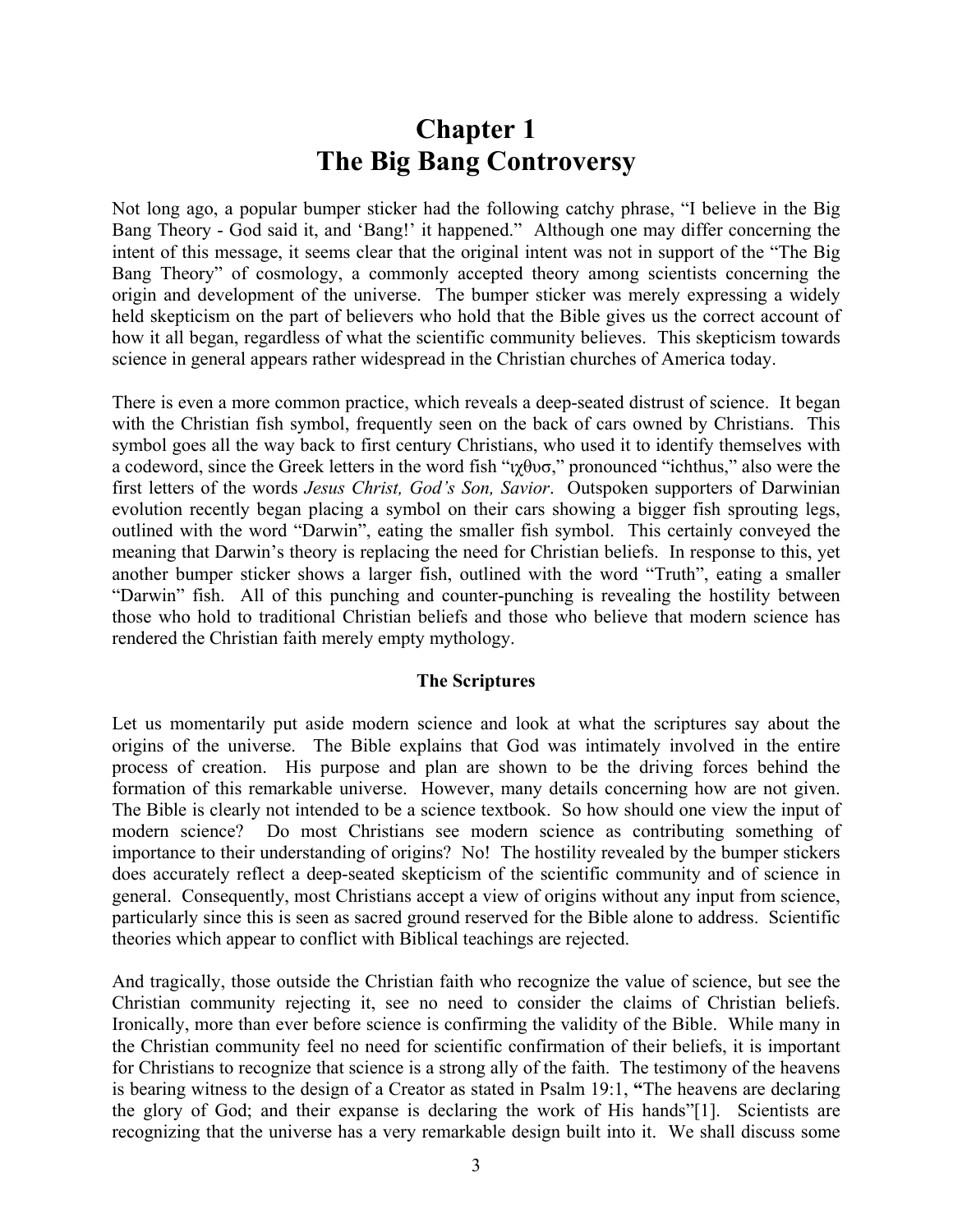of this design in the next chapter. But where does one look for answers to the questions concerning the ultimate cause and purpose behind it all? People who feel an aversion to religion still have these questions. However, they cannot see themselves finding answers from a faith that rejects science.

#### **My Challenge**

I see no need for either group to compromise what they see as revealed truth, whether it is from the Bible or from science. Rather I wish to challenge both groups to consider how both form a remarkable consistency. Clear messages are being given to us both from the Bible and from the physical universe, which speak of God's careful design and His intent to communicate His presence to us. While it may always be possible to propose explanations for the scientific record which deny any involvement of a Creator, it has become increasingly difficult to do this while maintaining intellectual honesty. The evidences for precise design built into the universe at every level have become staggering. The same evidences supporting the Big Bang theory reveal many of these precision designs. Rather than recognizing the consistency between the scientific evidence and the Bible, some scientists have proposed bizarre explanations, such as the proposition that there must have been an infinite number of universes [7], and we happen to live in the one in which a long list of factors are fortuitously just right for our existence. But such explanations are not a very satisfactory response to the evidence. We have only one universe to observe and draw our conclusions from. Rather than appeal to things that can never be verified, let us look to the evidence at hand. The evidence reveals a universe consistent with the account of creation in the Bible, something that can be verified.

When challenging Christians to examine the Big Bang theory, I fully realize that Darwinism is the roadblock many face instead. Proponents of "Creation Science" claim that the Big Bang theory is just another tool of evolutionary scientists to explain away the existence of the universe without God [8]. Because it indicates vast ages for the universe and the earth, it is assumed by many to provide ample time for random natural processes to give rise to the evolution of life. However scientists, even those working in the field of evolutionary biology, have successfully challenged this assumption [9]. Establishing the Big Bang theory of cosmology does not validate Darwin's theory of evolution, since the incredible complexity of life still defies a scientific understanding of its origin. Furthermore, attempts to rule out God as the originator of the incredible features of our universe do not find much support from the scientific evidence. We will see that the evidence actually points to a Creator of unfathomable wisdom, transcendent of the universe itself. And it is the growing strength of the evidence, not prevailing philosophical whims, that also explains the growing acceptance of the Big Bang theory. The Big Bang theory does not leave God out of the picture, since it is merely a scientific account of how our universe has dramatically changed since its infancy. The question of its ultimate cause strongly suggests a Creator with a definite purpose.

#### **What about Problems with the Big Bang Theory?**

Skepticism of the Big Bang theory's validity based on scientific grounds is certainly welcome, since it is important to establish how much actual scientific evidence supports a given theory. Questionable data and biased interpretative frameworks are claims made by those choosing to reject theories now commonly accepted by the scientific community [8]. But scientists themselves, for reasons that will be discussed later, have been the strongest critics and have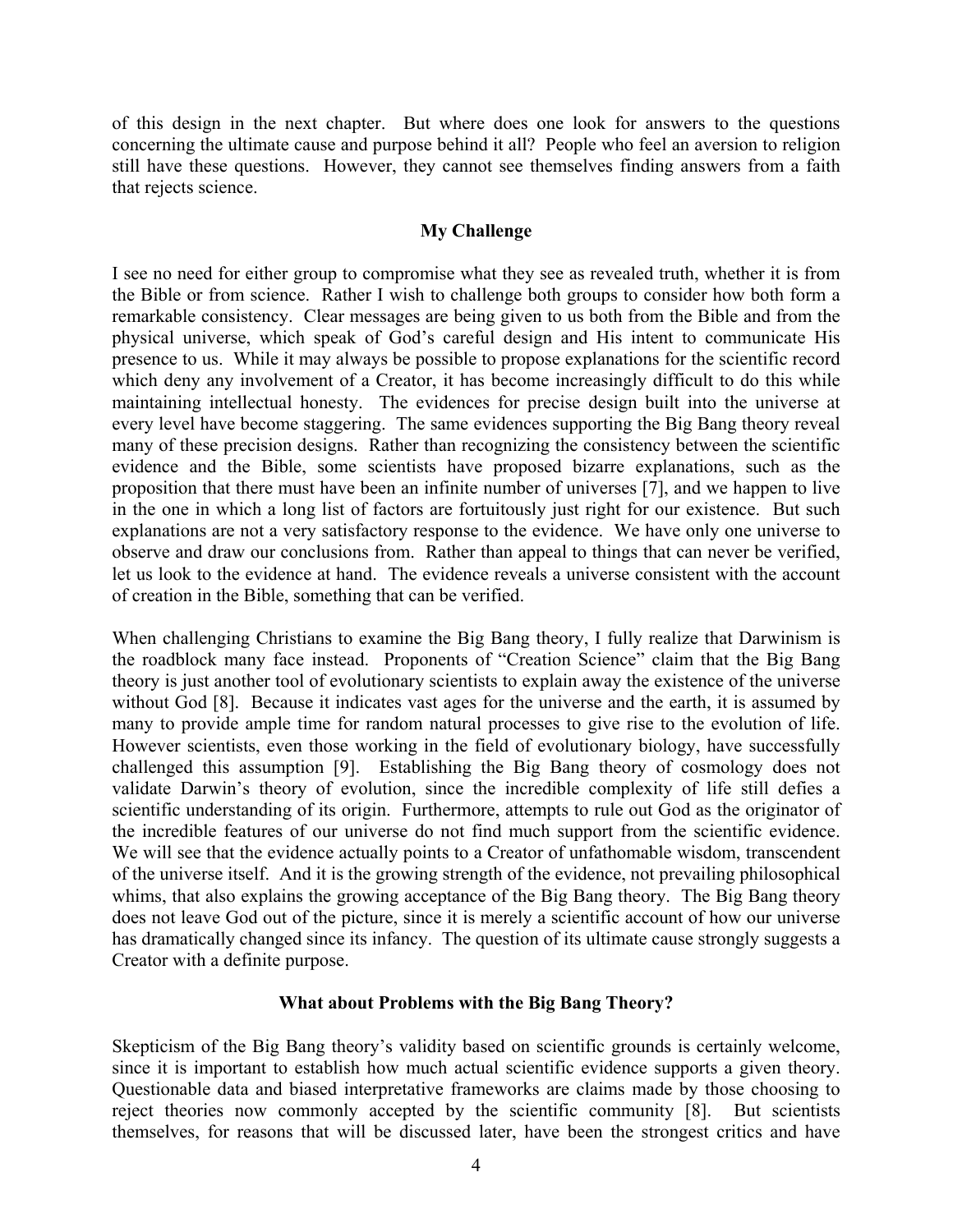imposed a very thorough scrutiny of the Big Bang theory. Several valid questions have been raised, some leading to a more careful formulation of the theory and a quest for more accurate astronomical measurements. Others highlight the fact that the theory is incomplete and does not yet explain all details of the history, composition, and structure of our universe. These have been conveyed in popular accounts critical of the Big Bang theory [10], especially since provocative titles tend to sell more books. But many of the criticisms and objections have since been resolved with more accurate data and improved understanding, as we shall see. The Big Bang theory has survived the intense scrutiny and in the process, even more compelling evidence has been found in support of it.

#### **Our Response to the Evidence**

As we shall investigate in the next chapter, there is clear evidence that the universe is expanding from a hot, explosive beginning approximately 14 billion years ago. But before we explore this, let us ask ourselves "how should we respond to the evidence?" A healthy respect for the role of science does not require us to choose between it and the Bible. Rejecting the evidence from science may indicate a lack of faith that the God of the Bible could be the same One who wrote the laws governing our universe. I encourage people to consider how God can use the same physical principles, which are used to understand the Big Bang theory, to accomplish His will regarding creation. If the vast age of the universe is the only reason for rejecting the Big Bang theory, then it's time to give it thoughtful reconsideration.

As I wrote in the booklet, *A Christian Physicist Examines the Age of the Earth*, the Bible does not permit a determination of the age of the earth or the universe from its passages without questionable interpretations. However, creation itself does have much to tell us, containing a record of its history all the way back to the moment of creation of the universe. We are now able to examine the remarkable story written in the heavens more clearly than ever before. For the sake of the nonscientist reader, I will attempt to tell the story in the most basic terms possible. It is helpful to summarize the development of our scientific understanding and the interesting accounts behind our most important discoveries. Then we will then explore several of the popular objections and corresponding answers. Finally we will consider how the Big Bang theory relates to the origin accounts of the Bible, since the Bible's authority is used to guide the Christian believer in a search for truth, especially in significant issues such as the creation of the universe.

#### **Why is the Evidence so Important?**

Before we begin, let us address why it is so important that empirical evidence is the primary reason for the growing acceptance of the Big Bang theory. The evidence is far more valuable than any interpretative framework or philosophical bias, since the evidence is no respecter of persons. It cannot always be forced to fit one's favorite theory. Wrong interpretations will inevitably encounter inconsistencies that cannot be adequately explained as more evidence mounts or as the evidence is examined more carefully. But in order to allow science to work successfully we must be willing to allow the evidence to guide us, to correct us, and to test our ideas. This is the basis for good science. In *A Christian Physicist Examines the Age of the earth*, I discussed criteria for good science, despite the fact that we cannot completely reproduce the events of the Big Bang in our laboratories on earth. These criteria are important enough to repeat here. I wrote: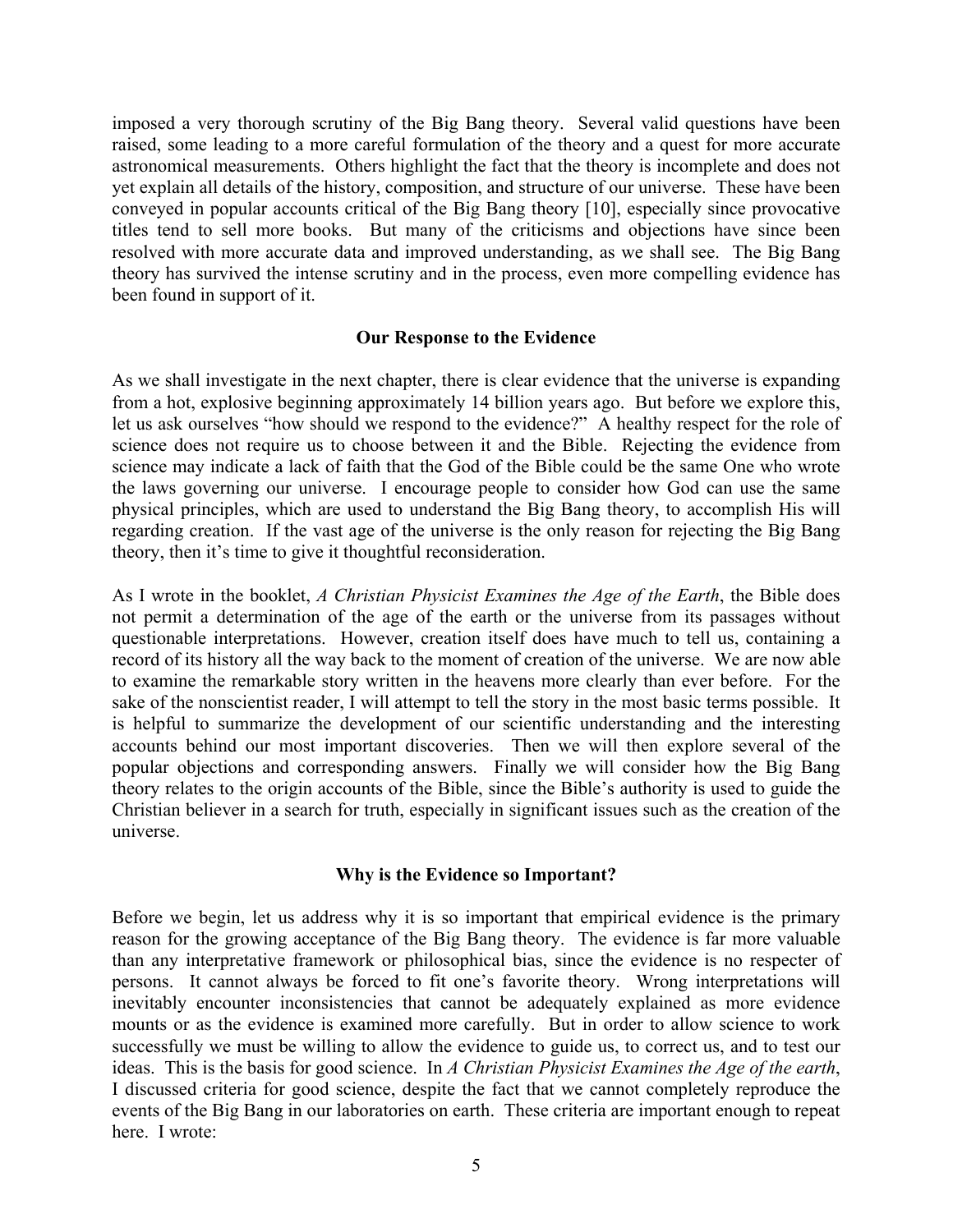The reliability of the evidence can be determined in a number of ways. First of all, since our universe obeys certain laws and principles, the evidence should be examined in light of these well-established laws and principles. Secondly, when several independent sources are all giving very similar answers, it increases the measure of confidence we have in the results. Good science requires both the measures of self-consistency and consistency with other independent, yet equally valid methods. [11]

While the Big Bang theory has not only survived intense scrutiny, a series of remarkable confirmations have shown it to be one of the greatest scientific accomplishments of recent years, revealing an incredible story of how our universe developed into what we observe today. It has become one of the strongest testimonies to the validity of the biblical account of creation, since it clearly confirms that our universe had a beginning, as described in Genesis 1, in which the cause of it is outside of the physical realm we observe. It is remarkable that the observations have allowed us to trace the record of our universe back to this beginning point.

But does our worldview permit us to examine this evidence thoughtfully? One holding a solid faith in the Bible should have no fear of examining the testimony of the universe, since this too bears witness of God's handiwork. And for the one who appreciates science, but is skeptical of whether it agrees with a Christian worldview, I also urge an open mind. You will find that the evidence provided by the universe doesn't need a lot of speculative interpreting on our part. Leading scientists have simply provided a theoretical framework based on known laws and principles of physics to describe what we observe. The resulting Big Bang theory has provided us some very testable predictions, which agree well with the astronomical evidence collected over the last four decades. Let us now consider the evidence supporting the Big Bang theory.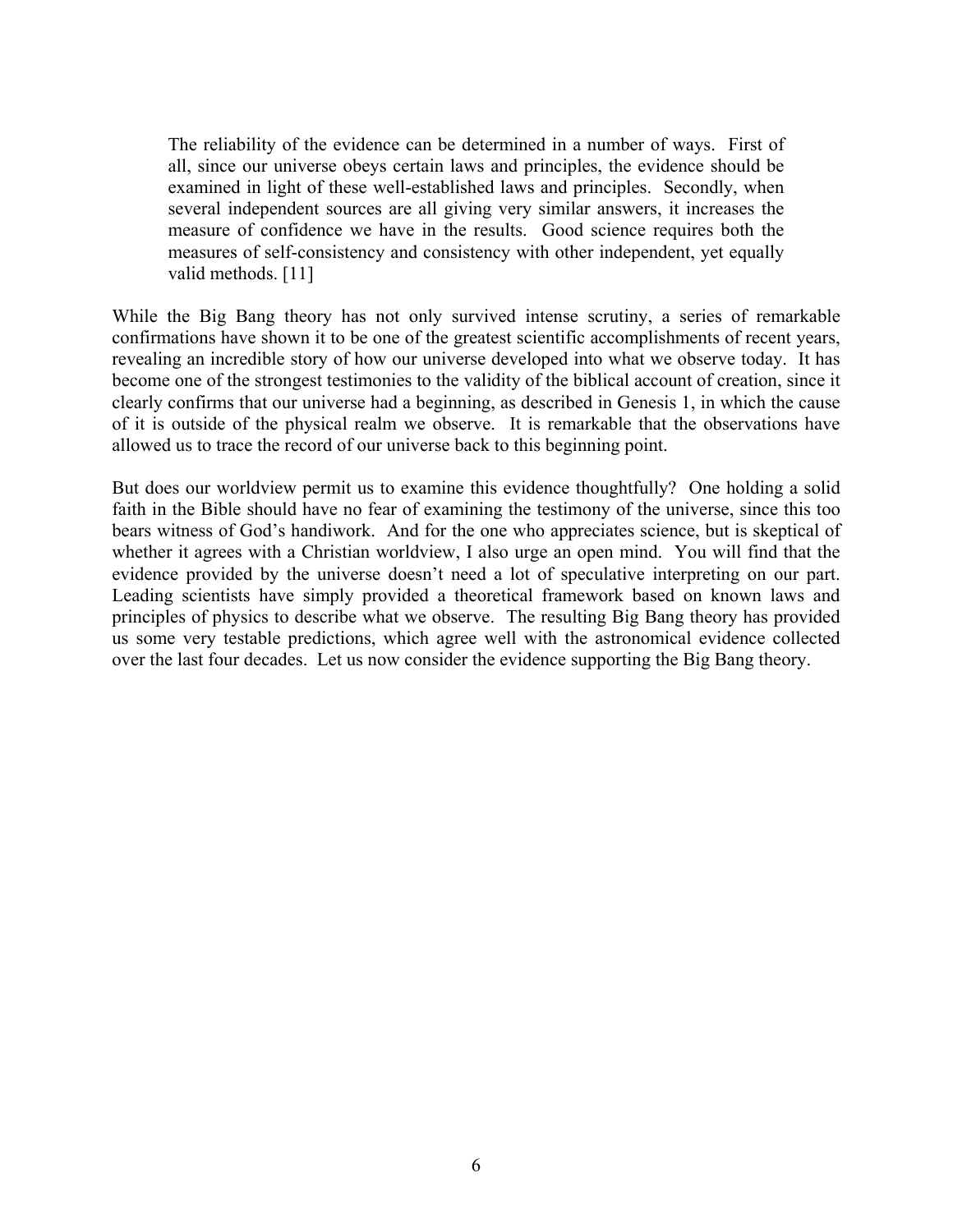## **Chapter 2 The Evidence Continues to Grow**

When I was recently asked, "What is the greatest scientific discovery of the 20<sup>th</sup> century?" I didn't need any time at all to reflect. Without hesitation I replied that the discovery of the Cosmic Microwave Background Radiation, made in 1965, showed us clearly that the universe had a beginning. One of the most fundamental questions of science was settled by one very clear observation made by accident. Two Bell lab scientists, Robert Wilson and Arno Penzias, were testing out a new microwave receiver, when they noted a low temperature background "noise" that persisted despite all efforts to remove possible causes, including the radioactivity in pigeon dung! Not knowing any plausible reasons for the microwave radiation, they began calling scientists who might be able to help. When they relayed their findings to Jim Peebles, an astrophysicist at Princeton University, they finally received their stunning answer. It turned out to be the predicted radiation left over by the initial explosion that began the expansion of the universe itself. The Bell lab microwave receiver was the first telescope capable of analyzing such light waves, allowing an accidental discovery. This fascinating story is told in more detail by Robert Jastrow's book *God and the Astronomers* [12].

What was it about this discovery that convinced scientists that the universe had a very hot, explosive beginning? Did this simply fit a growing paradigm that had already gained a foothold in the scientific community? Hardly! As a mocking gesture, the name "Big Bang" had been given to the theory that predicted such a hot, explosive beginning by astrophysicist Fred Hoyle, who held firmly to his favored "Steady State" theory, in which the universe has no beginning. In fact, a number of scientists had earlier considered the Big Bang model to be philosophically undesirable, since it reveals a beginning which science itself cannot fully explain. Indeed, the Big Bang theory demands a cause from beyond the universe itself, since all matter, space, and even time were created in one spectacular event. As Jastrow writes,

At this moment it seems as though science will never be able to raise the curtain on the mystery of creation. For the scientist who has lived by his faith in the power of reason, the story ends like a bad dream. He has scaled the mountains of ignorance; he is about to conquer the highest peak; as he pulls himself over the final rock, he is greeted by a band of theologians who have been sitting there for centuries [12].

No, the entire scientific community was not overwhelmingly eager to receive supporting evidence for such a theory. For it demands answers from outside the realm of science. But by 1965, for most scientists the evidence was too glaringly obvious to ignore. It is noteworthy that the scientific community chose to accept what the evidence was clearly revealing, in spite of personal bias against it. Perhaps we can all learn something important from this. But at the start of the  $20<sup>th</sup>$  century, the view many scientists held concerning cosmology had no basis in scientific evidence. Let us briefly review how these changes came about.

#### **Einstein, Relativity, and his Personal Bias**

Resistance to the Big Bang existed even before the theory was formulated. Efforts to avoid the conclusion of the Big Bang, that the universe had a beginning, were already in full swing when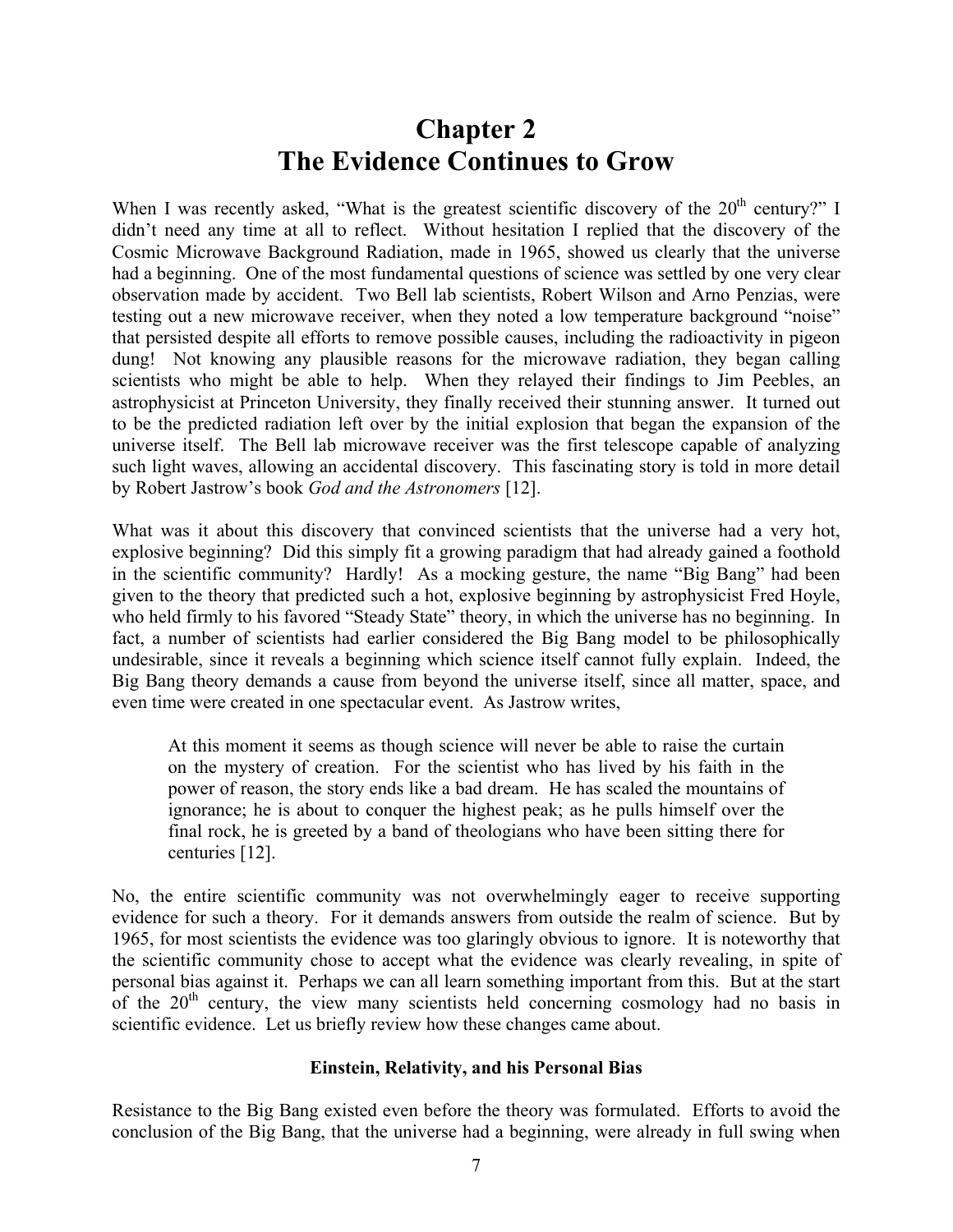Einstein developed his theory of general relativity, back in 1916. Einstein had been busy working out a new theory of gravity that would render Isaac Newton's theory of universal gravity an incorrect description. This was quite an audacious move on Einstein's part, considering the 250 years of stunning success of Newton's universal gravity in describing orbital motion in our solar system. Astronomical events such as eclipses can be predicted accurately in advance for hundreds of years or pinpointed backwards in ancient times. But Newton's theory of gravity was suspected to be inexact where gravity is very strong, such as very near to our Sun. Irregularities in the orbit of planet Mercury could not be explained by Newtonian gravity.

Contrary to Newton's view of time, Einstein had already shown with his theory of special relativity in 1905 that time could not be considered the same for all observers in the universe. There really isn't any absolute universal clock, since measurements of time depend on an observer's reference frame. Comparing measurements made in one reference frame to those made in another frame moving rapidly relative to the first one reveals differences in the lengths of objects and the times between ticks of a clock. This has been verified to high accuracy by many experiments. Space and time are intertwined in such a way that we refer to both together as space-time. An excellent introduction to relativity limited to algebra can be found in reference [13]. But the theory of special relativity only considers reference frames moving at constant speeds relative to each other, and therefore does not include gravity, where acceleration exists. However, Einstein believed that since Newton's concept of universal time was incorrect, his universal gravity must also be reformulated, since it incorporates the concept of universal time.

After 10 more years of intense work, Einstein finally had a complete theory of relativity, one that included acceleration and gravity, as equivalent concepts. As promised, general relativity only agreed with Newton's universal gravity where gravity is weak, which holds true for the motion of most objects in our solar system. But where gravity is strong or in considering a vaster scale of the universe, the theories prove radically different. General relativity connects the properties of space-time to its proximity to matter. High concentrations of mass warp space-time in such a way as to effectively change the measurement of distances and time for observers at varying proximity to it, even if they are not moving relative to one another. On the large-scale universe, the mass density of the universe determines the overall curvature or warping of space-time.

Einstein, who had remarkable insight into the physical significance of his theory, began to apply the equations of general relativity to the universe itself, and soon found himself facing a dilemma. He recognized that in solving the equations of general relativity, if nothing exists to counteract the attractive force of gravity, then a static universe is not possible. In other words, gravity would serve to either pull the entire universe back together, or to slow it down if it were expanding. Einstein later admitted as "the greatest blunder" of his scientific career, his insertion of a term into the equations that had absolutely no observational basis, a term referred to as the cosmological constant. His reason is clear. The only way to get a static universe solution, in accordance with his philosophical inclination, was to have something counteract gravity. The cosmological constant would serve as this mechanism, even though there was no other reason to invoke it. It represents a pressure derived from the energy of space-time itself. Popular science journals have recently been making bold claims that Einstein has been vindicated; since it now appears that the cosmological constant is actually non-zero [14]. However, this is somewhat misleading, since Einstein's intent was to show that the universe could be static, which eventually proved to be incorrect.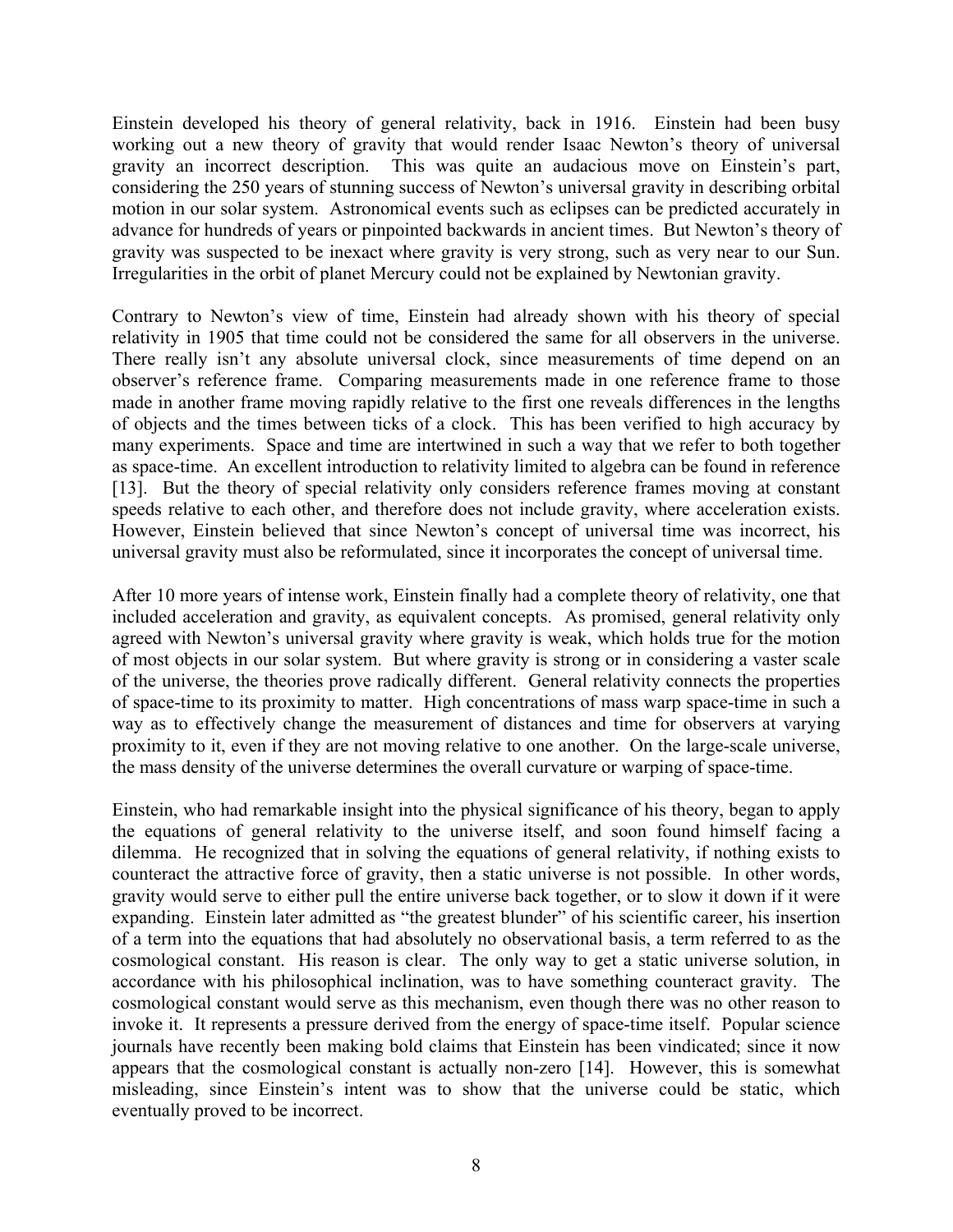#### **General Relativity: Predictions and Observations**

The Russian scientist Alexander Friedman did not see any need for a cosmological constant, and chose to take Einstein's more basic equations of general relativity and solve them for the entire universe. By assuming the universe is relatively uniform (homogeneous and isotropic) the equations can be solved, even without the aid of a computer. Although it now appears that the universe is not very uniform today (we see densely populated regions of galaxies interspersed between large voids), the assumption is still a reasonable one for two reasons. First of all, the concentrations of mass we see today were not so unevenly clustered during much of the initial expansion, as we shall discuss later. Secondly, the growing development of anisotropies in the universe does not significantly alter the overall solutions, which predict a uniformly expanding universe. His solutions were published in 1922 [15]. In contrast to Einstein's static solution, all of his solutions involve a beginning point reached by extrapolating backwards in time. Although his solutions were derived from the more basic equations of general relativity without the cosmological constant, this did not necessarily imply that they were a more correct description of our universe. General relativity itself had not even been confirmed by experiment.

In 1919, astrophysicist Arthur Eddington led a team of scientists to Africa to observe a solar eclipse. Although solar eclipses had been observed many times before this, this occasion was to provide a very important test of general relativity. Einstein realized that for a theory to be successful, it needed experimental verification. He had provided a bold prediction that easily allowed his theory to be confirmed or be proven incorrect. The prediction was that starlight would be bent by strong gravitational fields, such as light from a distant star passing near our Sun. Although the actual angle was very slight, the experimental measurement would reveal whether general relativity or Newtonian gravity was correct. Eddington's team showed convincingly that starlight is indeed bent by gravity, and that general relativity was the correct description of gravity. Additionally, the orbital irregularities of planet Mercury proved to be in excellent agreement with the predictions of general relativity. In the following years, additional tests would continue to confirm the accuracy of general relativity [16]. But while the theory of general relativity was vindicated, the question of whether the universe was static or expanding remained unanswered.

#### **Hubble discovers an Expanding Universe**

The Mount Wilson Observatory opened in 1920 with the largest telescope in the world, a huge 100-inch diameter, reflecting mirror. This allowed sufficient resolution to begin identifying individual stars in galaxies beyond our own Milky Way galaxy. Using Cepheid Variable stars, whose brightness varies periodically, Edwin Hubble was able to measure the distances to these galaxies. These are considered standard "candles", with established intrinsic brightness, allowing an observed brightness to be converted into a corresponding distance from us. The distances are immense, beyond what a spaceship traveling at near the speed of light could cover in a million years. Hubble also learned something about the universe. He was able to determine how fast each galaxy moved relative to us, by measuring how much the wavelengths of light were changed according to the Doppler effect. Galaxies moving away from us have their light stretched out to longer wavelengths, while those moving towards us have their light shrunk to shorter wavelengths. He found that the universe is expanding at an incredible rate. His famous law of cosmology was established by 1929, namely, that the further away a galaxy is from us, the faster it is moving away from us [17]. Einstein, convinced of the results, decided his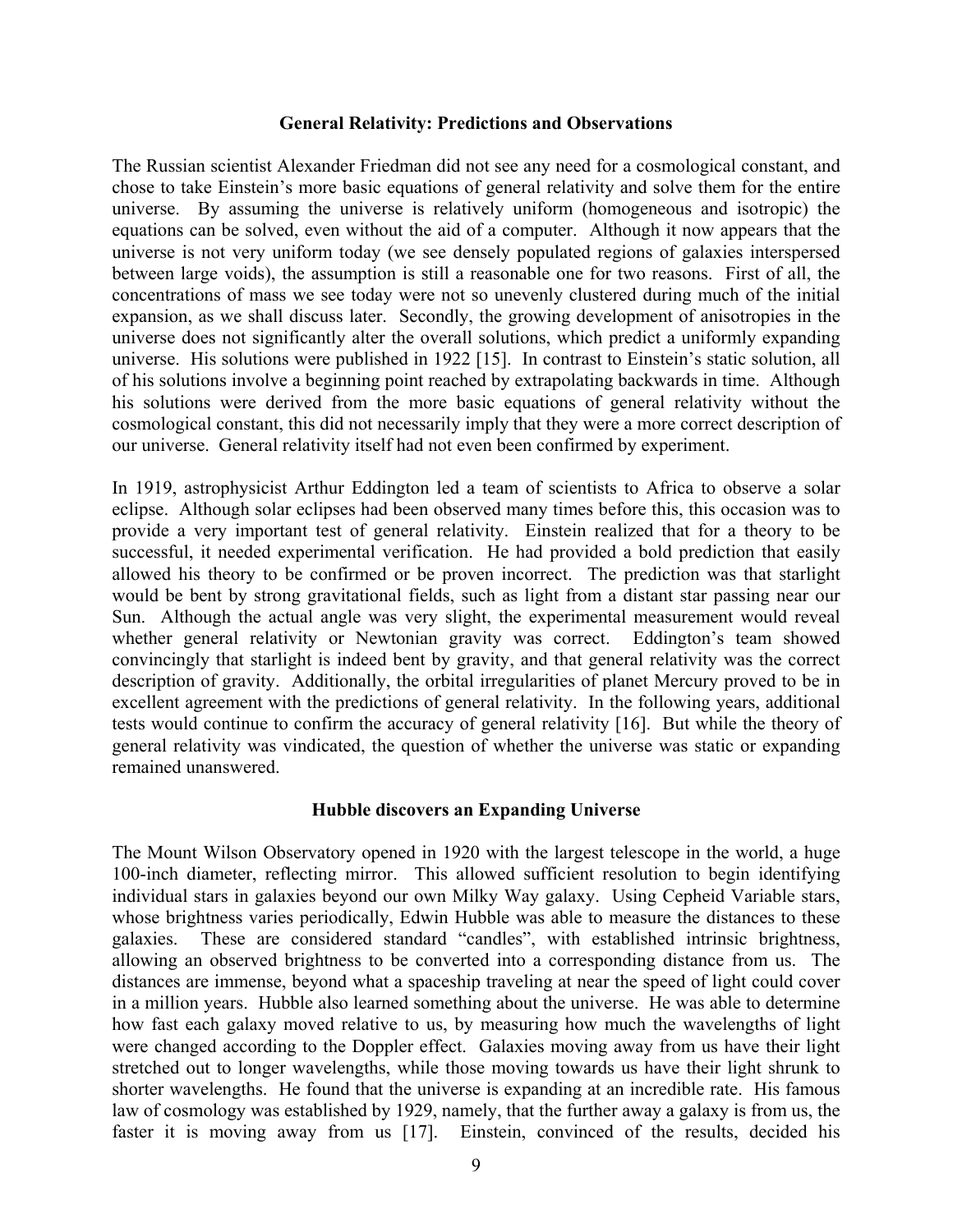cosmological constant was the greatest blunder of his scientific career. The simple and elegant form of general relativity appeared to be sufficient to describe the universal expansion.

Certain implications of this result were clear. The universal expansion is not like any ordinary explosion we can observe, where matter is thrust outward in all directions within measurable space and time. This explosion involved the expansion not only of matter, but of space and time as well. It makes no sense to ask what lies outside of the expanding universe, since it includes all of space-time, something we cannot visualize with our 3-dimensional perspective. We can only use analogies to understand it. One very good analogy is the surface of a 3-dimensional sphere. Since you only need 2 coordinates (latitude and longitude) to locate any point on its surface, the surface can be thought of as a 2-dimensional realm. People confined to 2 dimensions would not be able to visualize that their realm is a curved one, but they could certainly determine that by making some measurements over a large enough area of the surface. That is exactly why we needed to make measurements over very large distances to determine if our realm of space is curved, and whether it will continue to expand or slow down and reverse at some point. In either case, extrapolating backwards in time, the realm of the universe shrinks to a point, the beginning point where all space and time begins. A beginning then demands a Beginner, One who is not confined to the universe and the laws that govern it.

#### **The "Steady-State" Universe**

But acceptance of this obvious conclusion was not forthcoming. It would require much more evidence to convince the scientists that the universe had a beginning. Although the universal expansion was accepted, cosmology was considered by most to be a non-testable area that was borderline science, mostly metaphysics. Certainly no one could reproduce the events of the early universe in the laboratory. Failing that, what evidences could be found to support any theory of cosmology? Little did anyone realize just how much evidence would be discovered. Prior to World War II, the observed universal expansion and the successful theory of general relativity stood alone as the basis for a scientific view of cosmology. And these alone did not convince everyone that the universe even had a beginning.

Following World War II, scientists began to turn back to basic science research again, since the war effort had diverted the brightest minds to weapons research. Some astrophysicists sought to construct cosmological models, which agreed with the observed expansion of the universe, but did not have a beginning. The "Steady-State" cosmology of Fred Hoyle is the best-known one, recognized largely because of its philosophical appeal to many scientists. To its credit, it also made some clear predictions that allowed it to be tested experimentally. Its premise is that new matter is continually being created as the universe expands so that voids are filled in with the new matter, thereby eventually forming new galaxies. Thus the universe always looks the same, even though it is expanding. It would later become clear that the "Steady-State" model failed to agree with several basic observations. One simple prediction, that there should be many galaxies with vastly older stars than those of our Milky Way galaxy, is clearly wrong. All nearby galaxies appear comparable in age to the Milky Way. However, as we look far out into the distant regions of the universe we see evidence for much younger galaxies. This is exactly what is expected in a universe in which nearly all the galaxies formed at the same time, since looking at distant galaxies is effectively looking backwards in time due to the travel time of light. But there are no hints of any galaxies much older than our own, as is expected from the Steady-State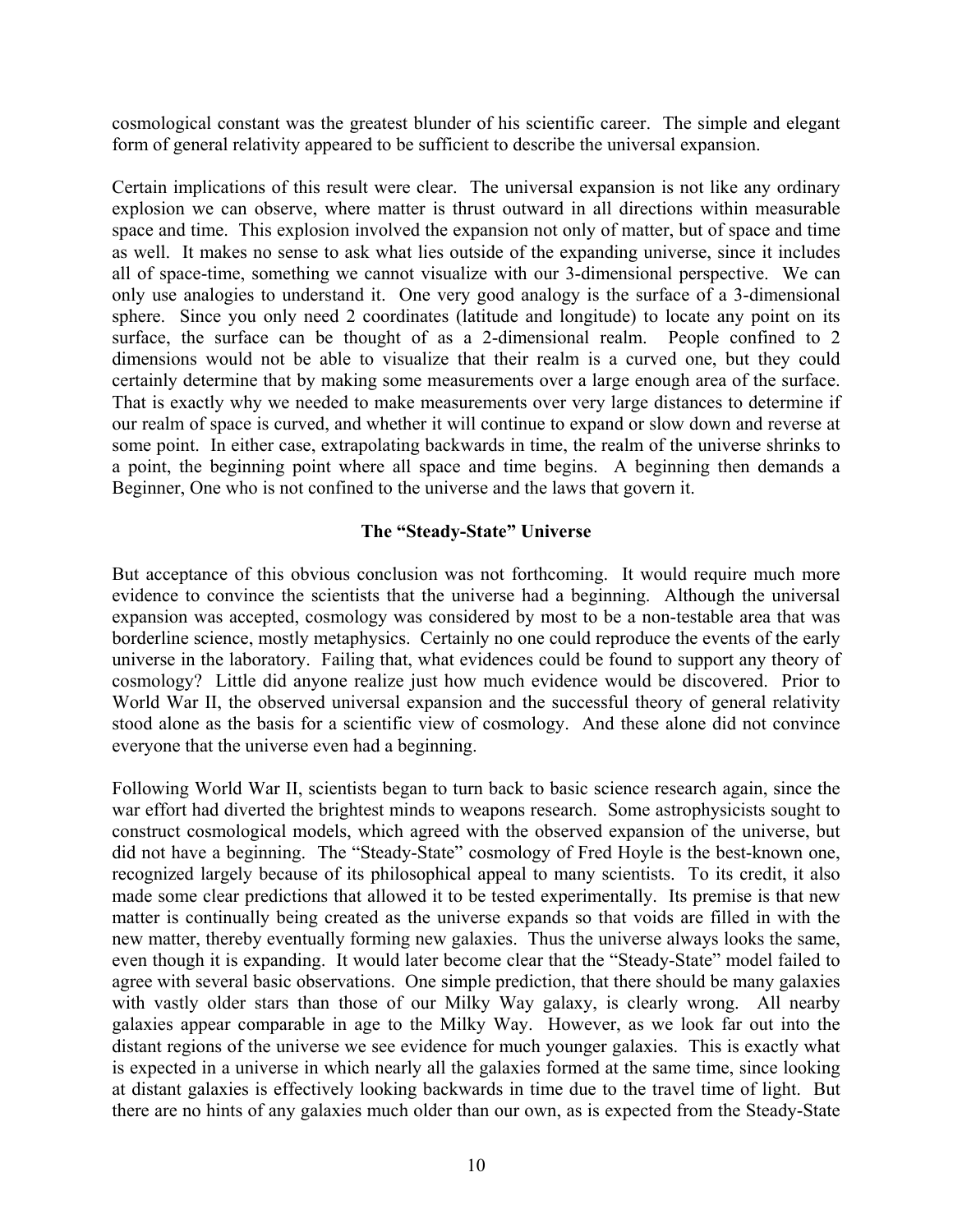model. However, scientists remained reluctant to accept that the universe had a definite beginning. That would require much more convincing evidence.

#### **The Cosmic Microwave Background Radiation**

Russian-born physicist George Gamov chose to examine what physical implications would result from an earlier, extremely hot and compact universe [18]. Gamov's model predicted in 1948 a radiation pervading all of space that would now be cooled down to a very low temperature following a lengthy expansion. The explanation for this radiation is the premise that all fundamental particles would have existed in very close proximity in the early universe, when extreme temperatures would have caused continued emission and absorption of radiation by the hot, dense mixture of particles. But as the universe expanded and cooled, one very peculiar event would make the universe suddenly transparent to this radiation, allowing it to expand and cool independent of matter in the universe. That event was the point at which the temperature had fallen sufficiently to allow the slower electrons to be captured by protons, forming neutral Hydrogen atoms. A similar process forming neutral Helium atoms would occur as well, a topic we shall return to later. When this happened, the radiation was no longer energetic enough to free the electrons from the protons, thus allowing no more absorption of the radiation. The initially extremely hot "explosion" that sent the universe expanding would eventually cool down as it expanded to a very cold background radiation today. It is called the Cosmic Microwave Background Radiation or CMBR because it has the same wavelengths as the radiation in the microwave ovens we use. Not all scientists were impressed by such a clever idea. As a mocking gesture, Fred Hoyle nicknamed this a "Big Bang" theory, a label that would stick.

This radiation would not look like mere random noise, since it should have a very characteristic distribution of wavelengths described by "blackbody" radiation. While all objects radiate heat in the form of light, most objects are not hot enough to radiate light that our eyes can see. For example, our bodies radiate infrared light, which is invisible to our eyes. In the nighttime sky we see light coming only from the Moon and planets and stars far beyond our Sun. But if we could see microwave light, the entire night sky would be glowing. Blackbody radiation is radiated by an object that absorbs all light incident upon it (rather than reflecting it), then emits the light with a characteristic distribution of wavelengths that depends only on its temperature. Gamov and his colleagues had predicted the CMBR temperature to be only around 5 degrees above absolute zero degrees Kelvin, or -450 °F [19]. At that time it was assumed that this very low temperature background would be beyond the capability of available technology to detect for many decades.

That brings us to the early 1960's, when Bell Laboratories scientists Robert Wilson and Arno Penzias were developing a radio-microwave receiver to study various microwave sources in the Milky Way Galaxy. The cosmological prediction of Gamov was completely unknown to them. In fact, Robert Wilson regarded the "Steady-State" theory of Fred Hoyle as the leading cosmological model [20]. Their interest was more in pinpointing astronomical sources of microwaves, since it was known that the Milky Way Galaxy is a source of longer radio waves. They soon detected a faint microwave source that appeared to be coming from all directions in the sky. This was at first assumed to be noise, either associated with the receiver or with unwanted background sources nearby. One by one, Wilson and Penzias ruled out the possible sources of noise. Even the radioactivity in pigeon dung was ruled out after a careful cleaning of the receiver. The persistence of Wilson and Penzias allowed for an unmistakable identification of the source of the microwave radiation as an astronomical one by 1965 [21]. But first they had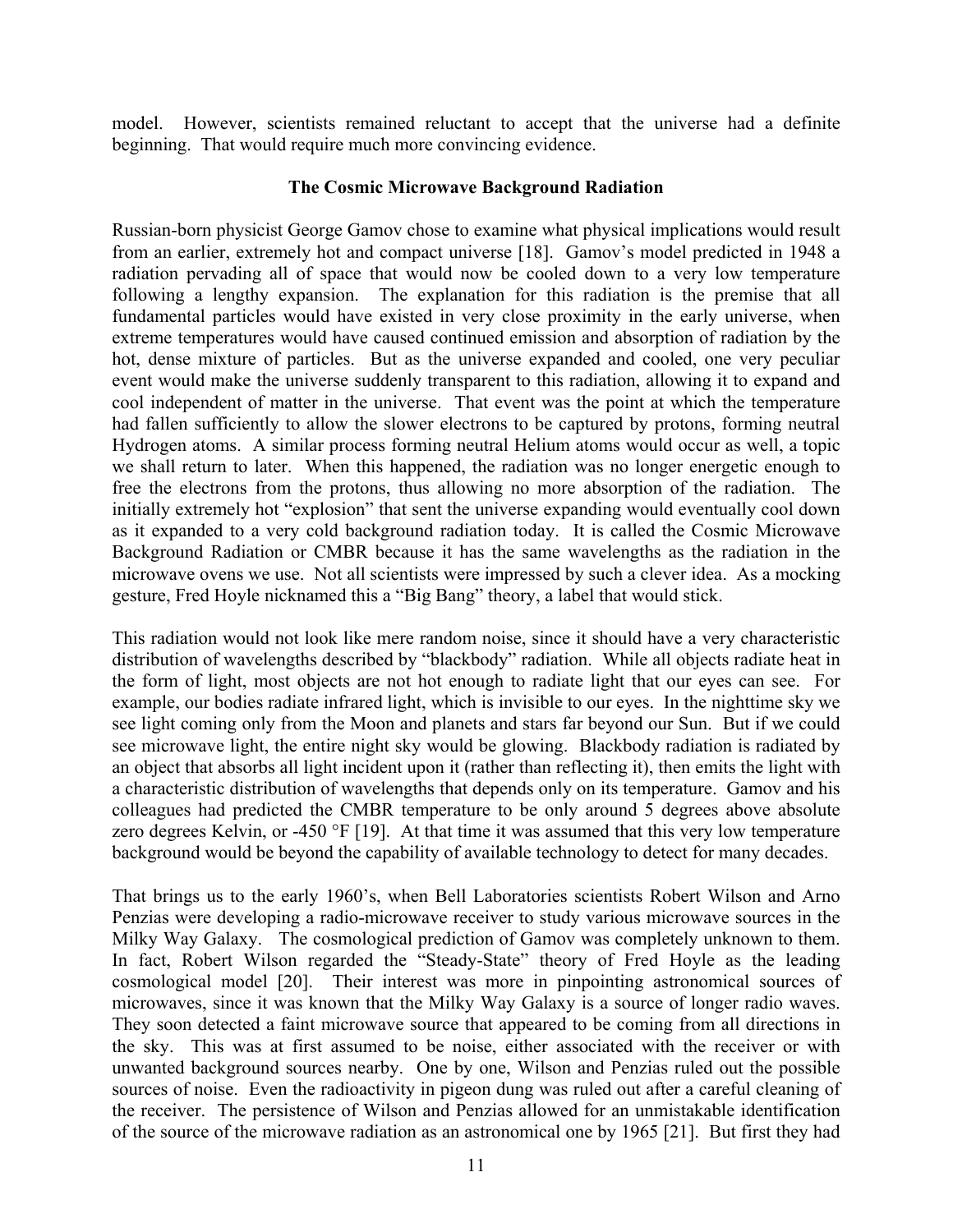to make some phone calls to ask for ideas from astronomers. They learned from Princeton astronomer Jim Peebles that they were looking at the radiation left over from the hot initial explosion predicted by the Big Bang theory of cosmology. Robert Wilson and Arno Penzias would be awarded the Nobel Prize in 1978 for their remarkable discovery of the Cosmic Microwave Background Radiation.

The CMBR has since then been carefully measured by a number of experiments. The Cosmic Background Explorer or COBE, a satellite launched in 1989, has carefully measured the radiation to have a temperature of 2.726 degrees Kelvin. However, COBE was designed to investigate something much more interesting than the precise average temperature of the radiation. It was recognized that a perfectly uniform temperature from all directions would not be possible in a universe in which matter had clumped together to form galaxies. The fact that galaxies did form implied that even during the very early stages of the universe, when the radiation became transparent to matter, there must have been some unevenness or "ripples" in the radiation. Without regions with slighter hotter temperatures, there would not have been any preferred locations for galaxies to begin forming. These ripples were calculated to be minimally one part in a hundred thousand slightly hotter than the surrounding temperatures. Measuring such precision low temperatures from earth is rendered very difficult due to the heat of the earth's atmosphere. However, COBE could avoid this problem by measuring it in the vacuum of space far above the earth's atmosphere. In 1993 COBE scientists announced the discovery of ripples of a few parts in a hundred thousand [22], showing the radiation has enough unevenness to account for galaxy formation. This has been confirmed by succeeding experiments. The Big Bang theory has withstood the test of a closer examination in convincing fashion.

#### **Abundances of the Elements**

An additional test of the Big Bang theory includes the abundance of elements in the universe. We observe that matter in the universe is predominantly Hydrogen atoms. Even though Hydrogen is not the earth's most abundant element by mass, over 99% of our solar system's mass is contained in the Sun, which is 73% Hydrogen, 25% Helium, and around 2% heavier elements by weight. We find this is approximately true of nearly all stars, except for the remnant cores of extinct stars. And since stars form the predominant source of matter in the universe, the universe is thus mostly Hydrogen and only one-quarter Helium. Amazingly, the remarkable events of the early universe explain this ratio quite accurately. Early in the expansion, not even protons and neutrons could form, due to the incredibly hot temperatures and rapid collisions of the fundamental particles from which they are composed. But the cooling induced by the expansion would then allow protons and neutrons to form without being subsequently destroyed. Neutrons are unstable by themselves, decaying after a few minutes into a proton, an electron, and a neutrino (a ghostly particle very weakly interacting with matter). Therefore, if all matter in the early universe consisted only of protons, neutrons, and electrons, the resulting decay of neutrons would have left only Hydrogen atoms after each proton eventually captured an electron.

What took place concurrent with the neutrons gradually decaying away was a continued cooling until a proton could combine with a neutron long enough to form a Deuterium nucleus, which is stable. Indeed, neutrons are quite stable inside certain nuclei. A Deuterium nucleus would then fuse together with another Deuterium to form a Helium nucleus, which is very stable. This process of nuclear fusion is similar to what is generating energy inside our Sun today. It is possible to calculate how much matter should have been converted into Helium, given the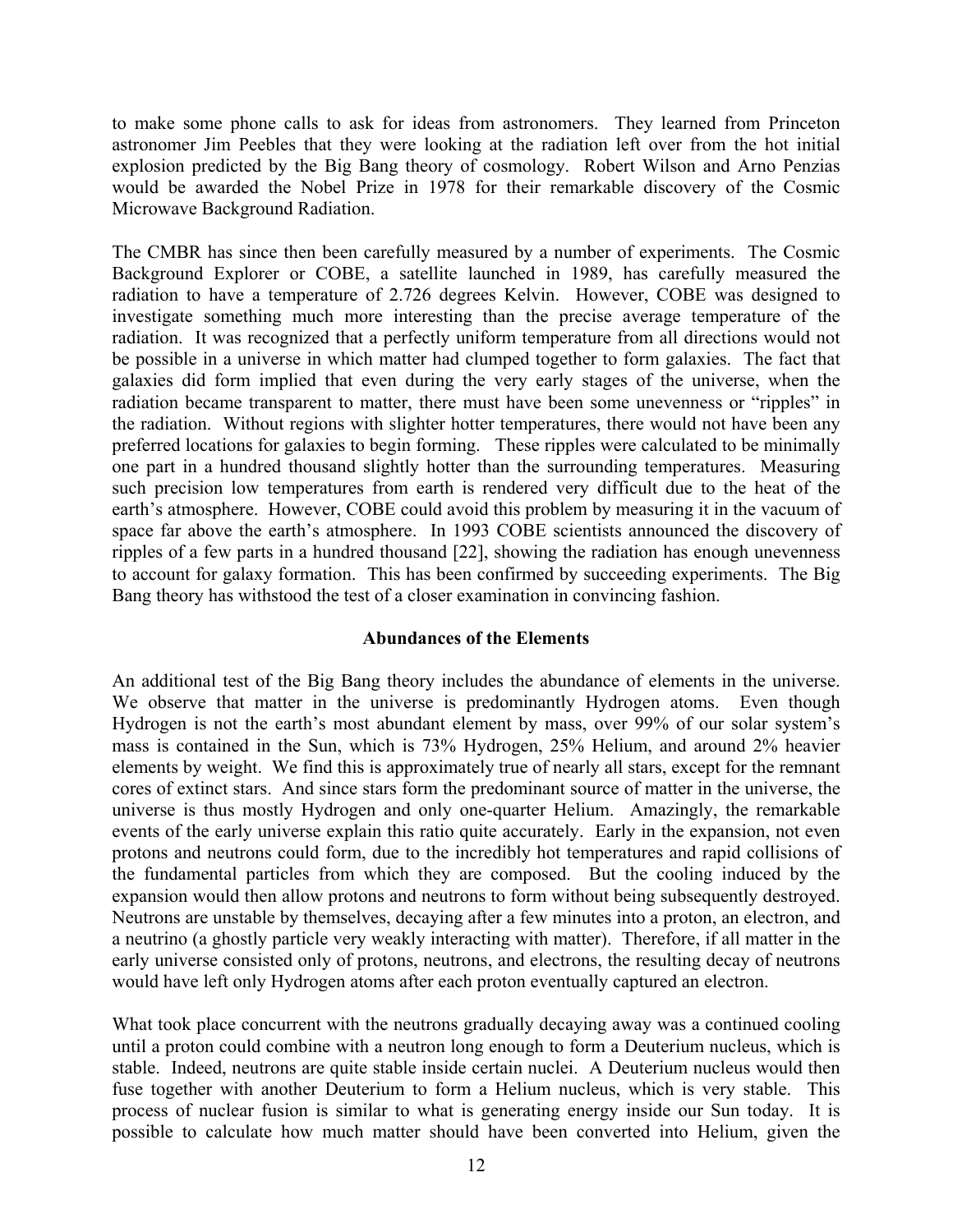lifetime of the neutron and the time it took for the expanding universe to cool down until it became too cool to fuse protons and neutrons into Helium nuclei. This period ended only three minutes after the initial explosion that began the expansion [5]. Very little elements heavier than Helium should have formed in the Big Bang explosion since even higher temperatures are needed, and the universe was cooling off. Leftover neutrons, not having fused into Helium nuclei, would then have decayed into protons, eventually forming Hydrogen atoms. Only a very small amount of Deuterium would have survived since it is very weakly held together and would have continued to be knocked apart long after it was too cool to fuse into Helium. The resulting expectation is that the matter in the universe should be approximately 75% Hydrogen and 25% Helium, almost exactly what we observe today. This calculation was first carried out in 1948 by Ralph Alpher, a colleague of Gamov [19].

If the universal expansion rate had been slightly greater, not much helium would have been generated since the rapid cooling would have left little time for Helium nuclei to form before it became too cool to induce fusion. In this case nearly all the matter in the universe would have become Hydrogen atoms. If the expansion rate had been slightly less, there would have been sufficient time for most of the protons and neutrons to fuse into heavier elements. Either way, the universe would have been much different than it is today. Remarkably, by using the known expansion rate along with well-established nuclear physics reactions, we find that the universe should be mostly Hydrogen, some Helium, with a small fraction of heavier elements. It has now been established that the 2% heavier elements, of which our earth primarily consists of, has been primarily generated in later fusion processes inside stars, long after the initial explosion of the universe. Our observations match precisely what is predicted. This constitutes a very strong support for the Big Bang theory.

The Big Bang theory has remarkably predicted what we see in the universe today, from the universal expansion to the Cosmic Microwave Background Radiation with its slight "ripples", to the abundance of elements we observe in the universe. While additional tests continue to be made, the Big Bang theory has become recognized as a highly successful theory with impressive predictive power. It meets the criteria for good science, all the more so because of the scrutiny it has been subjected to and withstood. We now examine in the next chapter how the investigation of supposed problems has only served to further vindicate the theory.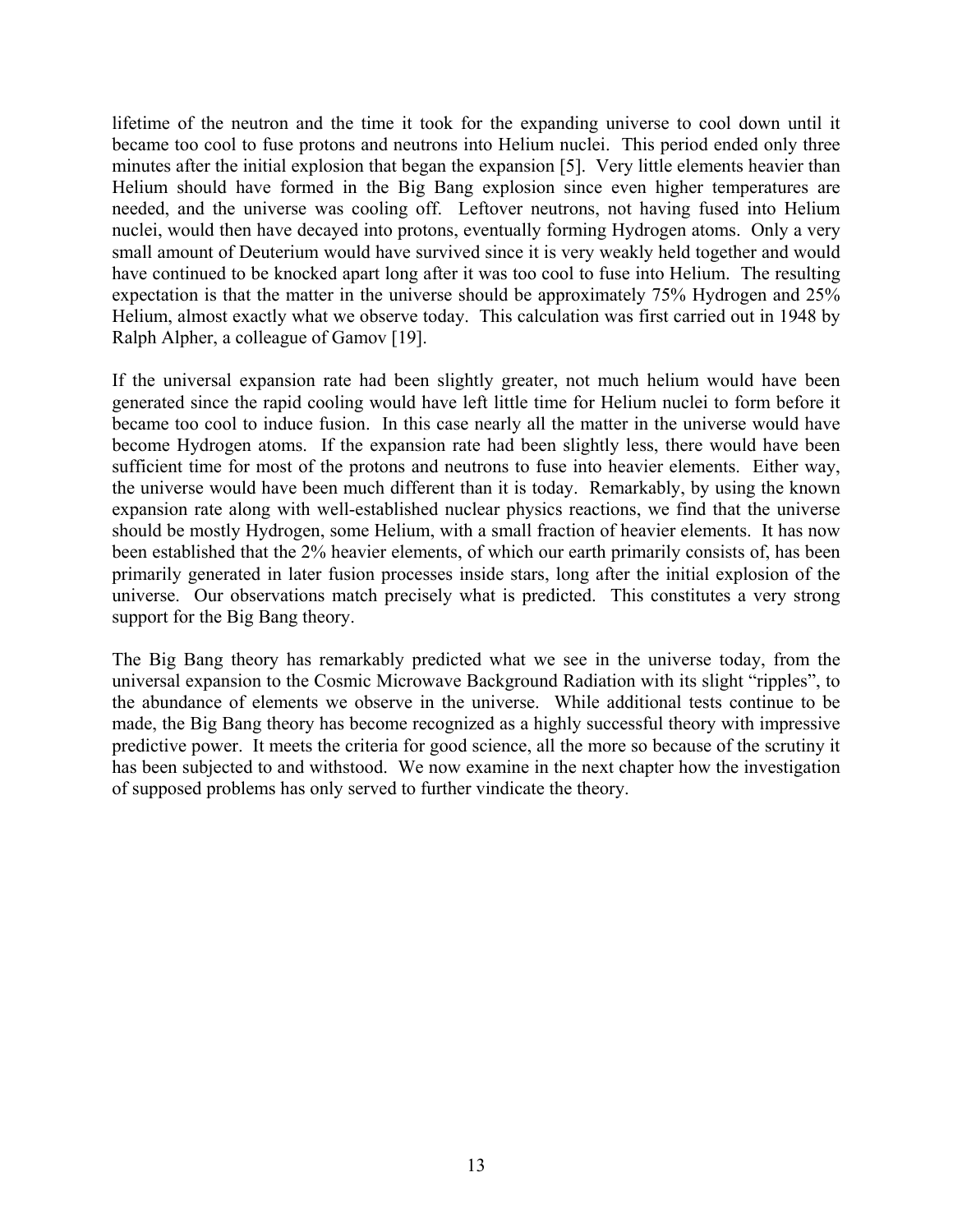## **Chapter 3 Problems with the Big Bang Theory?**

No important theory is without problems of some kind, simply because of the richness of our universe in which new phenomena continue to challenge our understanding, ensuring that science remains an actively growing and changing enterprise. But that doesn't mean that established laws and principles get thrown out the window. Usually, a more general principle is found which makes the old one just a special case of the new one. That is certainly true of Einstein's theory of relativity, which agrees with Isaac Newton's theory of universal gravity in most cases quite well. It was only when problems were found, giving rise to suspicions that it was an incomplete theory, that a more general theory was sought. That may be the case with the Big Bang theory, since it presently rests on known laws and principles of physics. There may well be new physics that remains to be discovered, which would require the Big Bang theory to be modified. Indeed there already have been numerous apparent problems explaining some of our observations with the Big Bang theory. Some have taken this as an opportunity to denounce the Big Bang theory's validity as a whole [10].

But it must be emphasized, that no other scientific theory has been offered yet which has explained so much of what we observe in the large-scale universe. Also important is that the Big Bang theory was not proposed as a complete explanation of the origins and development of the universe. It arises from applying the same principles we find to hold true in our realm of the universe to the development of the entire universe. The observed problems have actually led to further advances in the Big Bang theory, which helps us understand the very early universe and its subsequent development even better. These problems include the "uniformity" problem, the "flatness" problem, the "missing matter" problem, the "age" problem, and the recently observed accelerating expansion of the universe. There is, of course, also a theological difficulty that some see in the Big Bang theory. But let us defer that discussion to the next chapter. Here, we briefly describe each scientific problem and how each has been resolved and has further strengthened the case for the Big Bang theory.

#### **The "Uniformity" Problem**

The "uniformity" problem has to do with the incredible degree of uniformity of the Cosmic Microwave Background Radiation at 2.726 degrees Kelvin [22]. Even though the slight "ripples" have been found to agree with the level needed to explain galaxy formation, there is another problem even more serious. It is known that the universe was expanding at such an incredible rate during its most early period, prior to the radiation being released, that it could not have had any opportunity to come into thermal equilibrium. Not even light could have had time to travel between separated regions of the expanding universe to allow the same uniform temperature to be reached in all parts of the universe. Thus the highly uniform radiation temperature is either simply an extremely arbitrary initial condition of the expansion or some mechanism existed to allow the universe to thermalize prior to the expansion. It is important here to note that scientists by nature do not wish to accept extremely arbitrary initial conditions as an explanation, since that ends the search for any other explanations, of which there may be a good one. A good explanation is also one that may indeed be correct, as borne out by further investigation.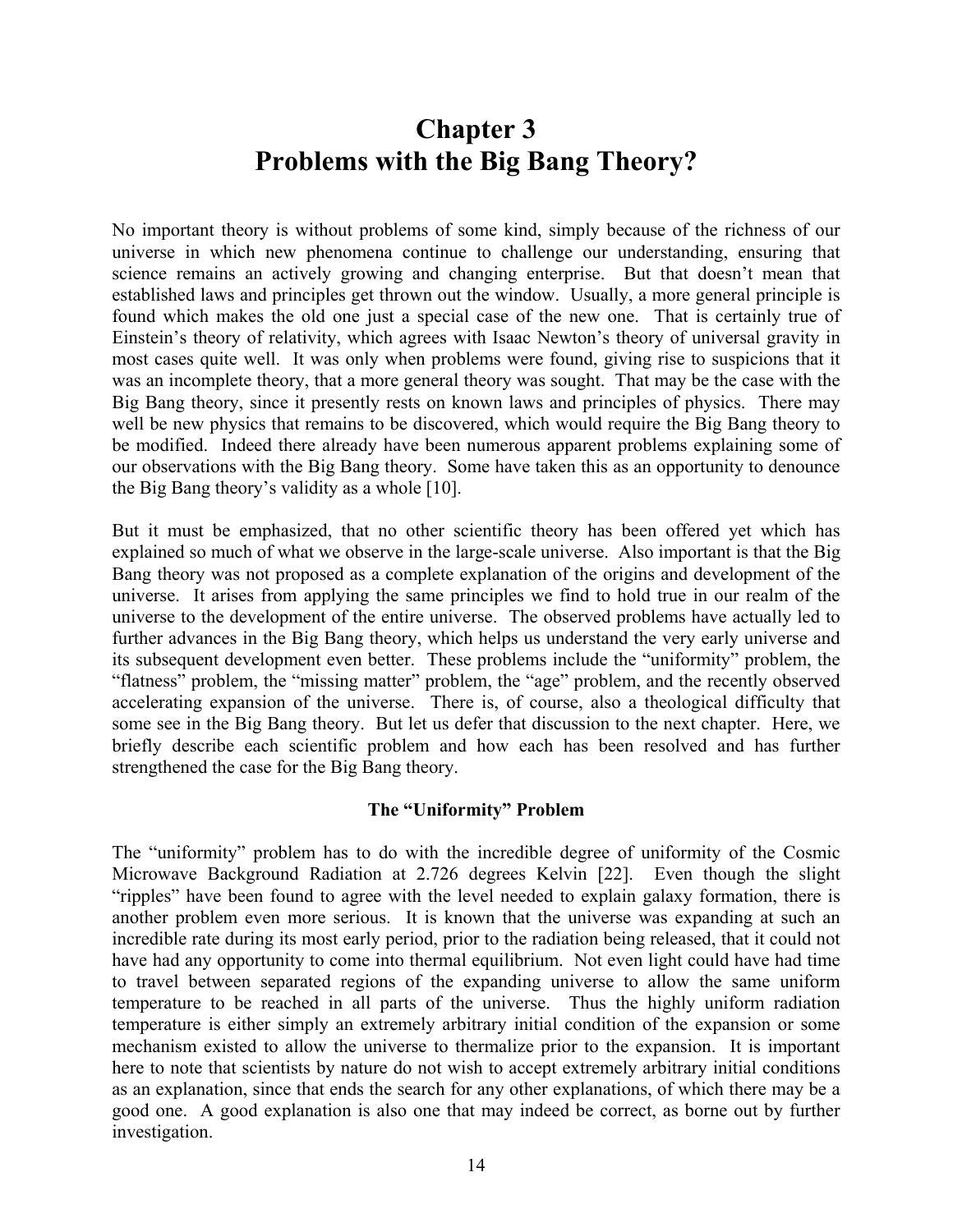In this case, a good explanation does exist. It is good for several reasons. It resolves not only the "uniformity" problem, but it also the "flatness" problem, which we shall address next. Another argument in its favor is that it agrees with our understanding of the fundamental forces of nature. However, it requires that we go back very close to the start of the universal expansion, to when all of the fundamental particles were swarming in an extremely hot, dense mixture that formed the entire universe. At this earliest time, there were no galaxies, stars, or even protons or neutrons. Everything is broken down into the smallest constituent particles in the universe. The fundamental forces responsible for electromagnetism and the nuclear strong and weak interactions were essentially all identical at this extreme temperature. This expected unification of the fundamental forces of physics is itself a remarkable leap in understanding, since it arose from the study of particles and fields, independent of cosmology. But the only time the fundamental forces in nature were identical was during the moment right after the creation of the universe. We cannot achieve a high enough temperature to simulate these conditions today, and thus it remains somewhat speculative. The time is within an extremely small fraction of a second, approximately  $10^{-35}$  seconds after the start of the universal expansion, which began in an exceedingly hot state. As the universe expands it cools in this brief time, until it is cool enough for the nuclear strong force to become distinct from the other forces. As this transition takes place, an enormous amount of energy is released and a tremendous effect occurs. The energy released serves as a repulsive force, overpowering the gravitational attraction. The universe undergoes an extremely short and rapid expansion called "inflation", analogous to a phase transition when a liquid becomes a gas. This inflationary period was proposed by physicist Alan Guth in 1981 to resolve the uniformity problem [23].

The rapid expansion balloons the universe from an extremely small dot too little for our eyes to see, into a universe roughly 50 orders of magnitude larger within an extremely small fraction of a second. Then the universe continues to expand in a much more milder fashion, although still quite impressively such that the universal expansion is too fast to allow light enough time to travel from one part of it to another quite distant part as it expands. We know that the universe has expanded faster than light can traverse its extent, since we are presently observing events at the "edge" of the visible universe with our most sensitive telescopes. At the "edge" of the visible universe, objects now coming into view have previously been too far removed from us for the light, traveling at the speed of 186,000 miles each second, to have arrived to us since the universe began. This problem has also been referred to as the "horizon" problem, since most of the universe has been beyond the horizon limited by the travel of light [24].

Inflation resolves the "uniformity" or "horizon" problem in the following way. Prior to the inflationary expansion, the universe was extremely tiny, small enough that even in the small fraction of a second prior to inflation, light could easily traverse the universe. Thus thermal equilibrium is reached quite thoroughly before inflation takes place. That equilibrium is then preserved during the rapid inflation of the universe. After the rapid expansion, the uniform temperature everywhere is simply because of the previously very close proximity of everything, when the universe was able to come into equilibrium. Even though vast regions of the universe are now separated beyond what even light could traverse during vast ages of the universe, these regions were already "causally" connected, and thus at very nearly the same temperature. The very rapid inflation of the universe served to smooth out irregularities even more, resulting in a cosmic microwave background radiation today at a very uniform temperature everywhere. But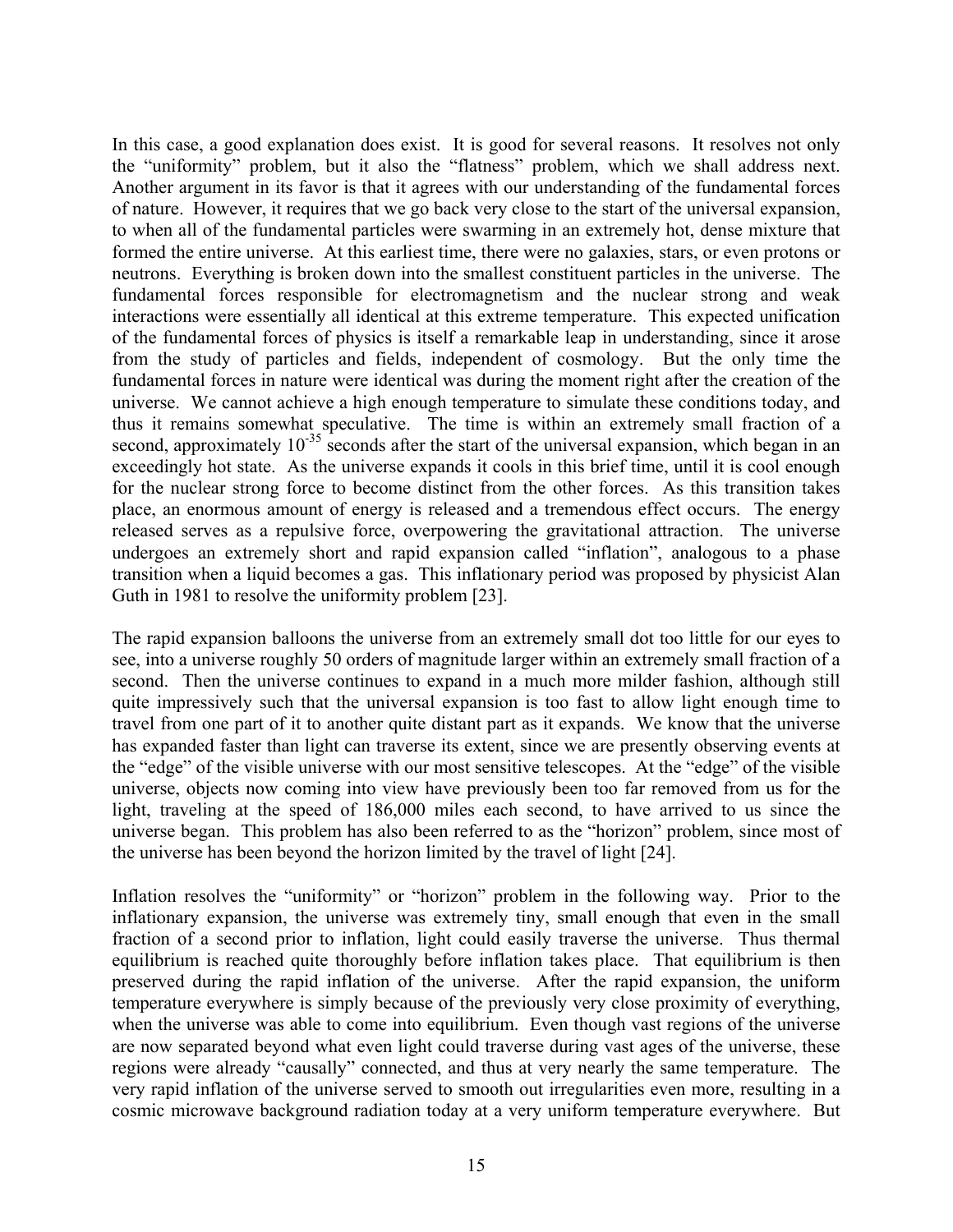without any such inflationary period, the universal expansion does not allow the vastly separated regions to ever be "causally" connected by light.

#### **The "Flatness" Problem**

Inflation also explains the "flatness" problem, but we first much define what this means. As mentioned previously, the mass density of the universe controls the space-time curvature of the universe. If the mass density is larger than a certain critical value, then space is curved in such a way that the extent of the universe is finite, analogous to the surface area on a globe being finite. If one could quickly traverse through the universe, one would eventually return to where one started, but the limiting speed of light in an expanding universe does not really allow this possibility. If the mass density is lower than this critical value, then space is curved in such a way that the extent of the universe is infinite, analogous to what the surface of a saddle looks like. In one direction the saddle is curved downward while in another direction the saddle is curved upward. Continuing the saddle surface on upward and downward continuously renders a surface that has no end. In between these two possible curvatures of the universe is a flat surface that has neither curvature. Given the wide range of possible mass densities of the universe, it would seem a remarkable coincidence if the universe just happened to have the mass density that makes it completely flat, a mass density equal to the critical value. But according to our observations, that appears to be very nearly the case.

Amazingly, inflation actually requires a nearly flat universe. The initial inflation of the universe likely expanded the universe to such a great size beyond what the present visible extent of it shows today, that we can only observe very little of the entire universe. If so, regardless of what the initial curvature of the universe may have been prior to inflation, the curvature automatically gets "flattened out" by the immense stretching or inflating of space-time, just as the surface of a balloon seems to get flatter at any one point as the balloon expands. Thus the universe should actually be nearly flat if indeed inflation took place as we now believe it did. And a flat spacetime universe requires the mass density of the universe to be nearly that of the critical density of the universe, as we've discussed.

#### **The "Missing Mass" Problem**

The "missing mass" problem then becomes easy to understand. If the universe did get stretched out such that the mass density of the universe is nearly the critical density of a flat universe, then we should be able to find this much mass in our universe. But of ordinary matter, we only see enough to account for at most approximately 10% of the critical mass. Ordinary matter consists primarily of Hydrogen and Helium, as previously discussed. We can detect sources of both simply by the radiation they emit. Some uncertainty is introduced by the difficulty of detecting very cool sources, which radiate very little. But it seems clear that there is not enough ordinary matter to add up to the critical mass predicted by inflation, and observed in the apparent flatness of space. However, not all matter need be ordinary matter. Any kind of matter that has mass will add to the overall mass density of the universe, even if it doesn't radiate like ordinary matter does.

So if there is non-ordinary matter or "dark matter" in the universe, how could we ever detect it? Since dark matter has mass, it exerts a gravitational force on other matter. So we must detect it by observing its gravitational influences on ordinary matter that can be observed. Actually, dark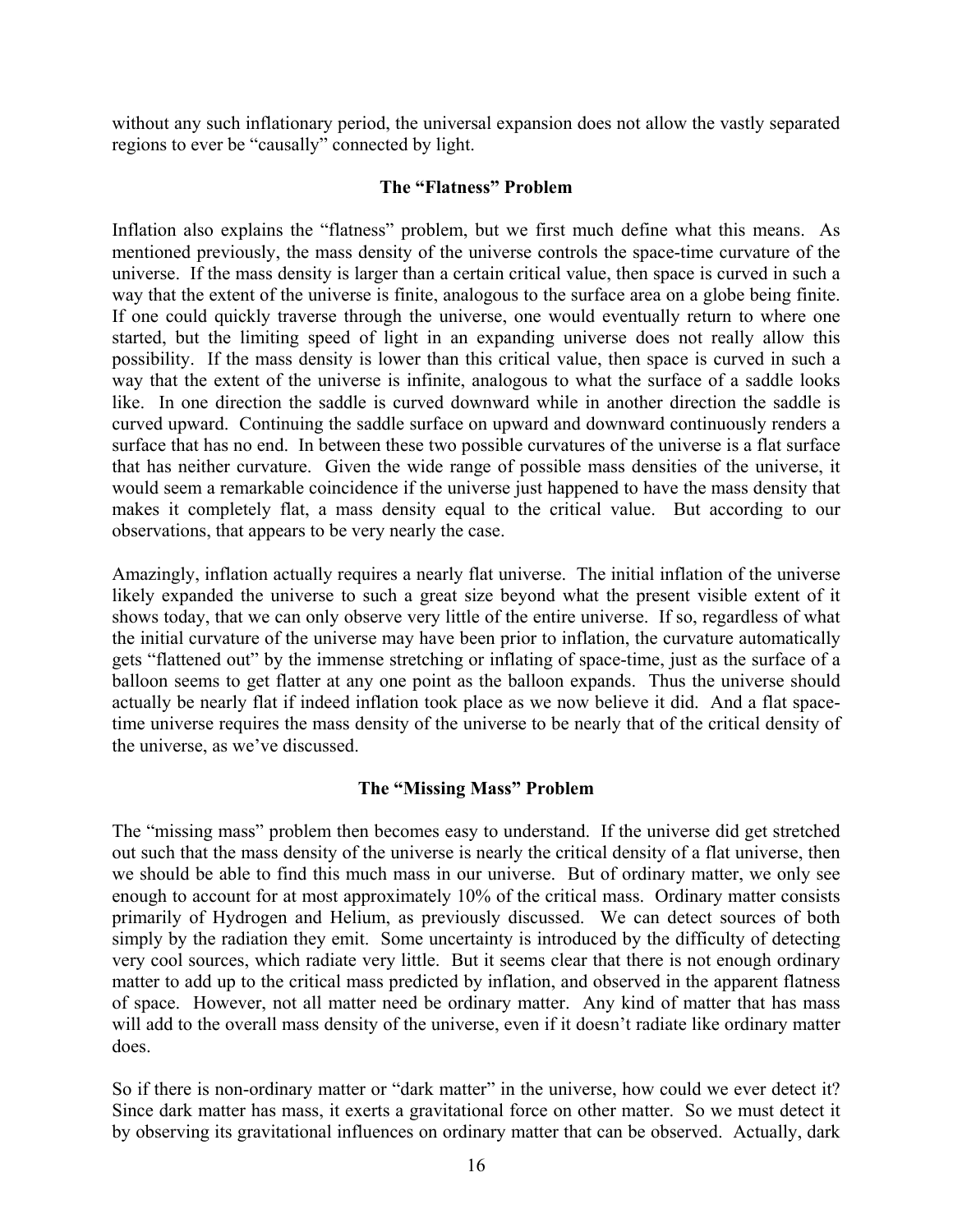matter has already been detected in this manner. It was originally proposed by Fritz Zwicky in the 1930's to explain how the Coma Cluster of galaxies could be held together when the motion of the galaxies appeared to be too great for the gravitational attraction of the observable mass to hold it together [25]. Since then other indicators show there must be additional matter inside galaxies. When observing the speeds with which stars revolve about the center of our galaxy, the Milky Way, and other spiral arm galaxies such as the Andromeda, we find that they do not exhibit the speeds expected on the basis of the gravitational influence of the matter that we can observe. Most of the stars far away from the center of the galaxies are moving at much higher speeds than expected, indicating that there is additional mass in the galaxy causing it [24]. One suggestion is that the matter could all be inside a supermassive "Black Hole", located at the center of the galaxy. A Black Hole is a concentration of mass so dense that not even light can escape its gravity. We can determine accurately how much mass is inside a Black Hole by measuring the orbital speeds of nearby objects. In this way, we know that there exist several such supermassive Black Holes at the center of many galaxies. However, these cannot account for the orbital behavior of stars far out in the outer arms of the galaxies, since the gravitational influence of even a supermassive Black Hole is much reduced at such great distances. There must be dark matter distributed throughout the galaxies, in order to produce the spiral arm rotations we observe. This may amount to enough matter to bring the total mass of the universe up to the critical mass predicted by inflationary expansion.

Even though we know there is dark matter in the universe, which would account for the missing mass expected from inflation, we still have not determined what this missing mass really is. Another suggestion is that it might be the mass of neutrinos, of which there are three known types. Recently we have discovered clear evidence that the neutrinos coming from our Sun change from one type to another en route to our underground detectors on earth [26]. This implies that the neutrinos must have non-zero masses. They also qualify as dark matter since the elusive neutrinos do not have an electric charge, neither do they interact as do quarks, the matter from which protons and neutrons are composed. They interact only gravitationally and via the nuclear weak force, resulting in their elusive nature, which allows neutrinos to go through millions of miles of lead with a very low probability of being absorbed. However, we have other means of knowing that the mass of neutrinos is extremely small, from the study of β-decays of unstable nuclei. Still the question remains how much of the dark matter can be accounted for by neutrinos. If the bulk of the missing mass is not from neutrinos, as many physicists suspect, then there exists dark matter of a nature not yet understood within the present model of fundamental particles. However, many theories predict particles beyond what is presently known and could account for the missing mass. Presently, we conclude that the missing mass problem is simply a problem of not knowing what is contributing to the bulk of the mass of the universe, since it does not emit radiation and beyond its gravitational influences, remains extremely difficult to detect.

#### **The "Age" Problem**

Critics relished in bashing the Big Bang theory when it appeared that there was a major conflict between the age of the universe obtained from the expansion rate as discussed in the last chapter, and the ages of the oldest stars in the Milky Way galaxy. The problem was that the ages of some stars appeared to be older than the universe itself, which cannot possibly be true. This problem arose shortly after the Hubble Space Telescope, launched in 1990, began to collect data on distant galaxies. By carefully measuring the distances to galaxies as remote from us that light would require 60 million years of our time to travel, and measuring how fast these galaxies are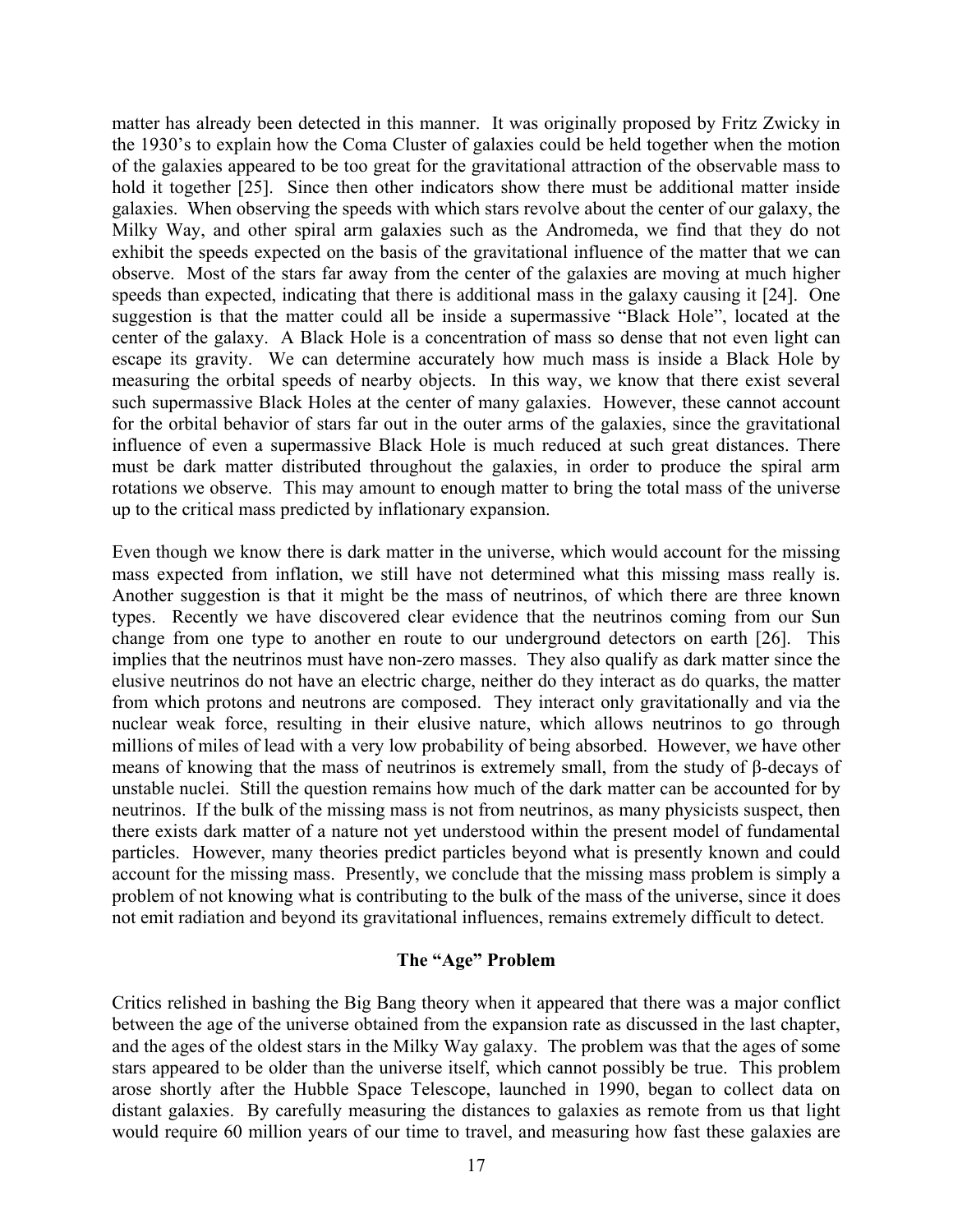moving away from us using the Doppler effect, we are able to determine how fast the universe is expanding. From the expansion rate we can then determine how long the universe has been expanding since the initial explosion we call the Big Bang. Data taken in the early 1990's with the Hubble Space Telescope showed that the universe appeared to be expanding faster than was originally thought prior to these distant measurements. To avoid local variations, it is desirable to measure the distance to galaxies much further away from us than those within a few million years of light travel, thus the new measurements were considered to be more reliable. The faster expansion rate implied that the universe was younger than 12 billion years old. That posed an embarrassing problem for astronomers, since careful studies of stars within globular clusters surrounding the Milky Way yielded ages from 13 to 15 billion years old. It appeared that the Big Bang theory and corresponding age determinations were incompatible with our understanding of stellar astronomy.

Cautious astronomers were not willing to toss aside the Big Bang theory quite yet, knowing that there were additional uncertainties in the above measurements that did not allow for such a definite conclusion. The ages of the oldest stars seemed to be quite well established. But the expansion rate of the universe was still somewhat uncertain. Although the Hubble Space Telescope was able to take data on stars more distant than any earth-based telescope had been able to, it was still not certain that the distance was great enough to completely rule out variations due to local gravitational tugs. In particular, it was well known by this time that there is an enormously massive supercluster of galaxies known as the "Great Attractor", which is expected to exert significant motion on galaxies within a few hundred million years of light travel, which includes all of the galaxies used so far in this study. What was needed was a measurement far beyond all of our local clusters of galaxies. That finally came when a survey of very distant supernovae, the death throes of massive stars, was made in the latter half of the 1990's. Using only a type of supernovae having an expected brightness, we are able to determine distances up to several billion years of light travel. From this study came two important observations. The first was that the universe appears to be accelerating in its expansion, which we will discuss next. The second was that the expansion rate of the universe was more precisely determined. The resulting age of the universe is 14.5 billion years, uncertain to 0.5 billion years [14]. By this time even more distant measurements of galaxies were available from the Hubble Space Telescope. They were much closer to agreement with the expansion rate determined from the distant supernovae. Thus the "age" problem of the universe appears to be resolved and the Big Bang theory vindicated.

#### **The Accelerating Expansion of the Universe**

We now discuss the most interesting development of recent astronomical observations. It came as such a surprise that many scientists, this author included, were very reluctant to accept it. We return to what Einstein termed as the biggest blunder of his professional career, the insertion of a term into his equations of general relativity that had no observational basis. This term is the now famous cosmological constant. It represents energy of the expanding space-time, quite distinct from the energy of matter and radiation. It serves as a repulsive pressure, counteracting the inward pull of gravity. But it has such a small influence that it cannot be observed to affect the motion of galaxies within the local region of the universe measured prior to the late 1990's. However, its effects do not diminish with increasing distance as does gravity. Therefore, if it is non-zero, regardless of how small it is, it will eventually dominate over gravity over large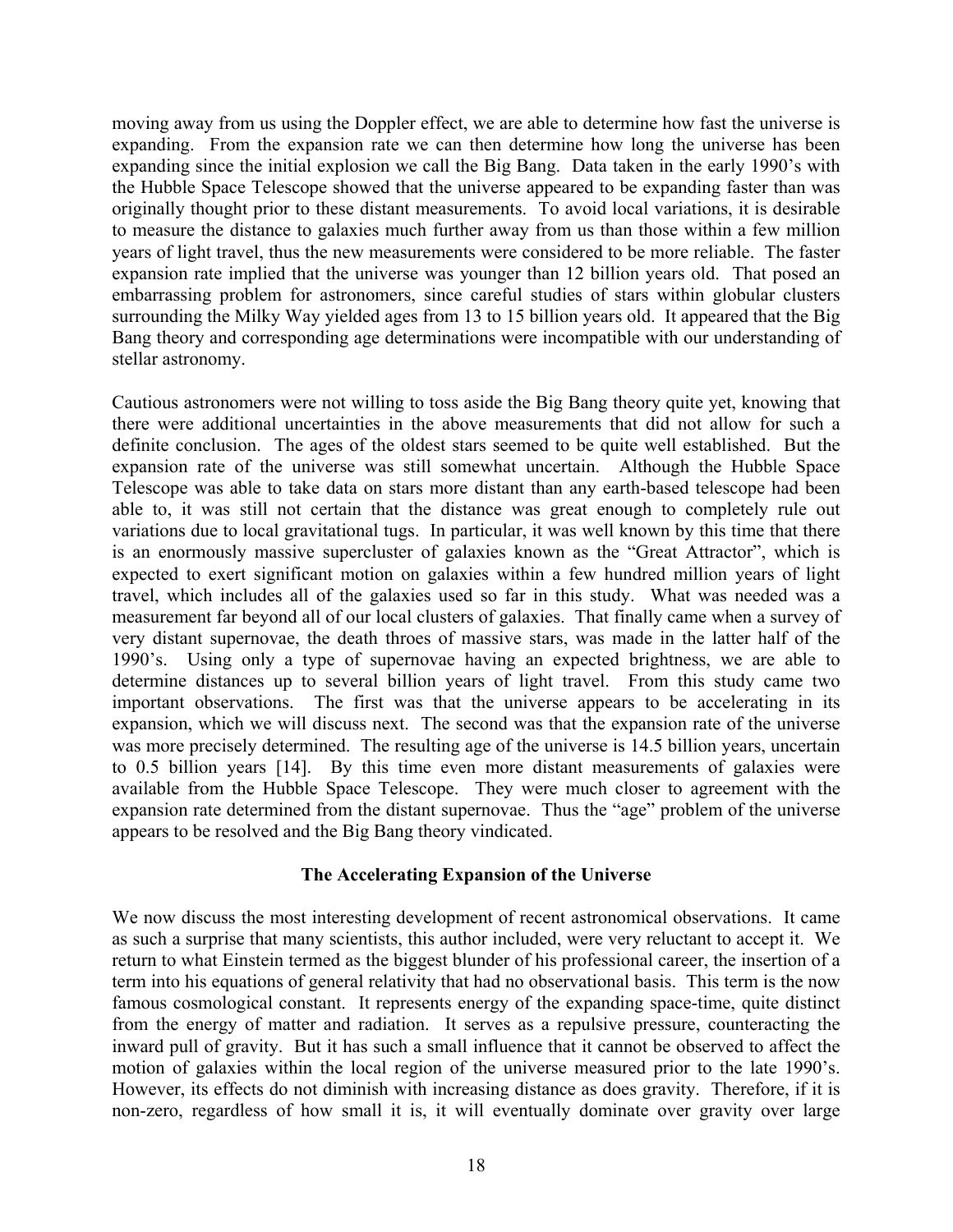enough distances. Thus if the universe grows large enough in size, the outward pressure represented by the cosmological constant then serves to accelerate the expansion.

Since measurements made prior to the late 1990's indicated no presence of such outward pressure, it was assumed that the cosmological constant was identically zero, even though some theoretical models of fundamental particles and fields predicted a non-zero value for it. A nonzero value stems from the idea that empty space is not so empty in reality. The presence of allpervading fields interacting with "virtual" particles is responsible for explaining many observed phenomena of elementary particle physics. But how it might generate a non-zero cosmological constant appears somewhat speculative. The measurements of distant supernovae made in the late 1990's showed clear evidence that the expansion rate of the universe is now greater than what it had been, during the early stages of the universe [14]. This is one of the reasons why the universe turns out to be a little older than what we originally determined based upon the local expansion rate in the universe. Since the universe had earlier been expanding at a slower rate, trying to extrapolate back to the original Big Bang based on the more recent expansion rate gives too young of an age for the universe. This is one of the contributing factors to the resolution of the age problem.

The non-zero cosmological constant implies that there is energy in the expanding space-time universe. It is now popularly referred to as "dark energy" and its origin is as unclear as the "dark matter" that dominates the mass density of the universe. But these unanswered questions do not pose a legitimacy issue for the Big Bang theory. It shows us that the Big Bang theory is still incomplete as a cosmological model of our universe. It also shows us that the initial explosion that began the universal expansion acts only one way in time; that is, the universal expansion will never reverse itself and become eventually a "big crunch." The Big Bang is a one time nonreproducible phenomenon. The beginning of the universe will be very different from the end of the universe. As the universe continues to expand it will accelerate, and galaxies will become more spread out. Further consequences of the non-zero cosmological constant remain to be determined. As in many other areas of science, questions remaining imply that it is still an ongoing enterprise, welcoming further progress by talented scientists and further observations of our universe.

Meanwhile, the Big Bang theory has passed all of the scrutiny with flying colors. Careful examination of each of the supposed problems has only led to a clearer understanding of how the universe changed as it expanded, leaving behind the evidences that have allowed us to comprehend this history today. We do not understand all of the details of the universe back to the very beginning, but in examining the evidences left behind and interpreting them in light of well-established laws of our universe, we have been able to understand much of the early universe back to a very small fraction of a second removed from the moment the universal expansion began. The field of cosmology is still a very active field of scientific research and we should expect new developments and further scientific understanding of the very beginnings of our universe. Scientists are recognizing that there must be a connection between religious faith and the origin of our universe, since it is clear that small changes in any of several factors would have resulted in a universe radically different from what we see. It appears that the earth and its place in the space-time of our universe is precisely what it must be to support life. It is becoming clearer that the scientific evidence suggests that a Creator carefully designed the universe. We now examine how the biblical accounts of origins correspond to this evidence.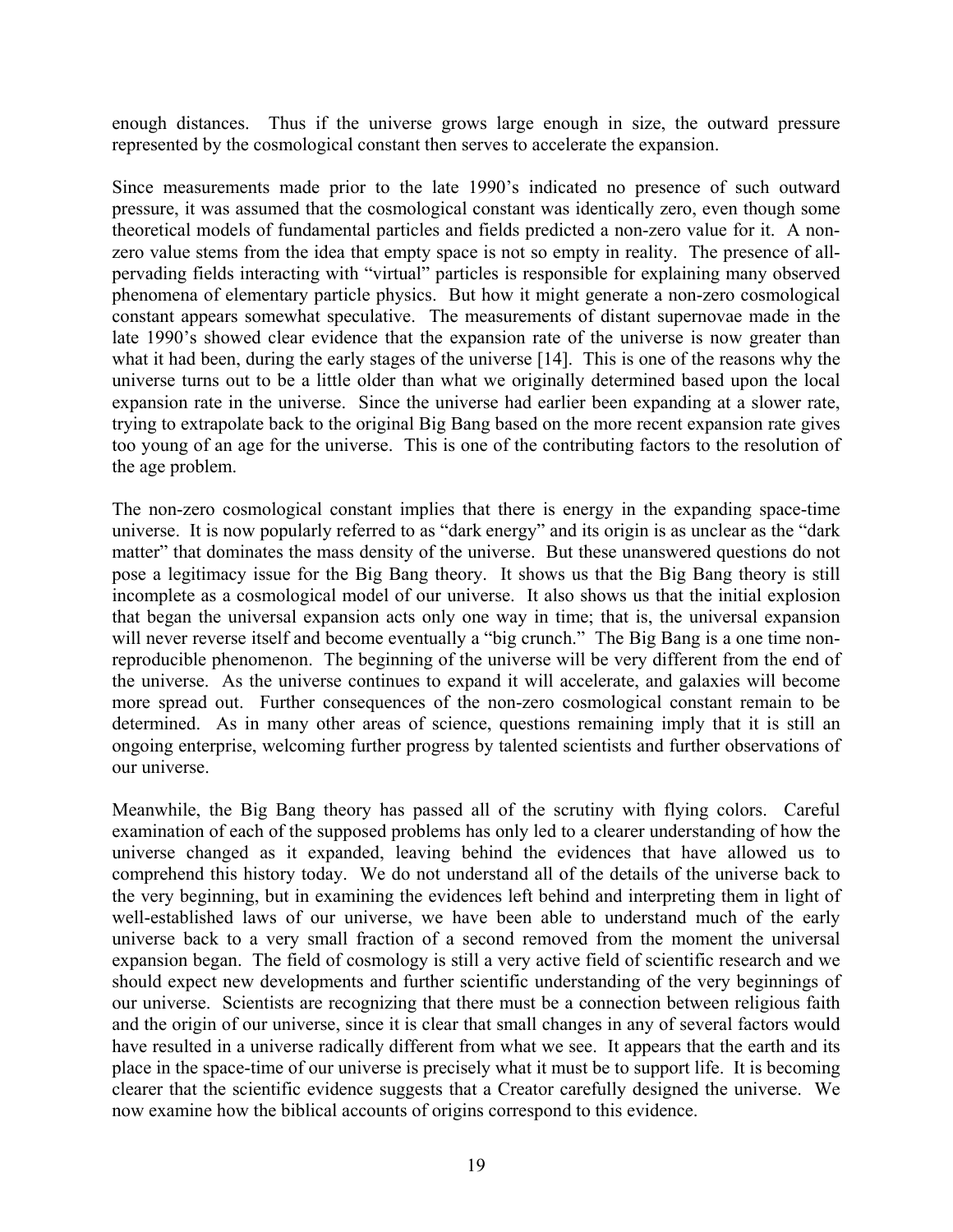### **Chapter 4 Biblical Basis for the Big Bang**

While the previous chapters explain the impressive scientific support for the Big Bang theory, the rather reserved reaction of most Christians is better understood on the basis of scriptural understanding of origins. For this reason, no amount of convincing scientific support will necessarily persuade some individuals of its validity. But people of faith should recognize that a scientific theory dealing with the origin of the universe also has theological implications. Discovering a correct scientific view of origins will have important implications concerning whether there is a God who transcends the matter and laws of the universe, and if there is, what certain things can be inferred about Him from creation itself. Those who hold scripture to be the most reliable source of truth should recall that scripture itself claims that we can learn about God from creation. The Apostle Paul, recognizing that the educated believers fully expected the Christian faith to agree with the testimony of nature, wrote to the church at Rome concerning those rejecting God, "For since the creation of the world His invisible attributes, His eternal power and divine nature, have been clearly seen, being understood through what has been made, so that they are without excuse." Even more so today with the influence of modern science, believers should fully expect support of biblical truth from the growing body of scientific evidence.

But resistance to the Big Bang theory persists because of perceived conflicts with a scriptural understanding of origins. So let us address what the Bible teaches concerning origins and examine whether there is any real conflict with the scientific account we have discussed, or whether there is a consistency. It is very important that just as we exercise skepticism of scientific theories and the interpretation of the evidence, we should also exercise caution in accepting a particular interpretation of scripture. And since the physical origin of the universe is not a theme addressed in detail by scripture, we must be especially careful to not infer too much based upon our favored outlook, influenced by many factors outside of scripture. Even so, the Bible does seem to agree with several basic points implied by the Big Bang theory and its supporting evidence, a very remarkable fact, considering the scriptures were first recorded a few thousand years prior to modern science.

#### **Genesis and the Process of Creation**

Genesis is a Greek word that means "beginning," and the very first verse of Genesis implies that the universe itself has a beginning. It reads "In the beginning God created the heavens and the Earth." All matter that can be seen, observed, or even inferred to exist in this universe was brought into existence at one moment by a Creator who exists outside the limits and laws of the universe itself. Hebrews 11:3 reiterates this point, "By faith we understand that the worlds were prepared by the word of God, so that what is seen was not made out of things which are visible." The cause of the existence of the universe lies outside of the universe itself. As discussed previously, the Big Bang theory also points to a beginning to all of space-time and matter, as well as the scientific laws governing them. Both scripture and science reveal to us that there must be a cause that lies outside of the universe itself.

But the Bible does not tell us that God instantly formed our universe and the earth exactly as we see it today. In fact, the earth was at first very disordered as we read in the next verse, "And the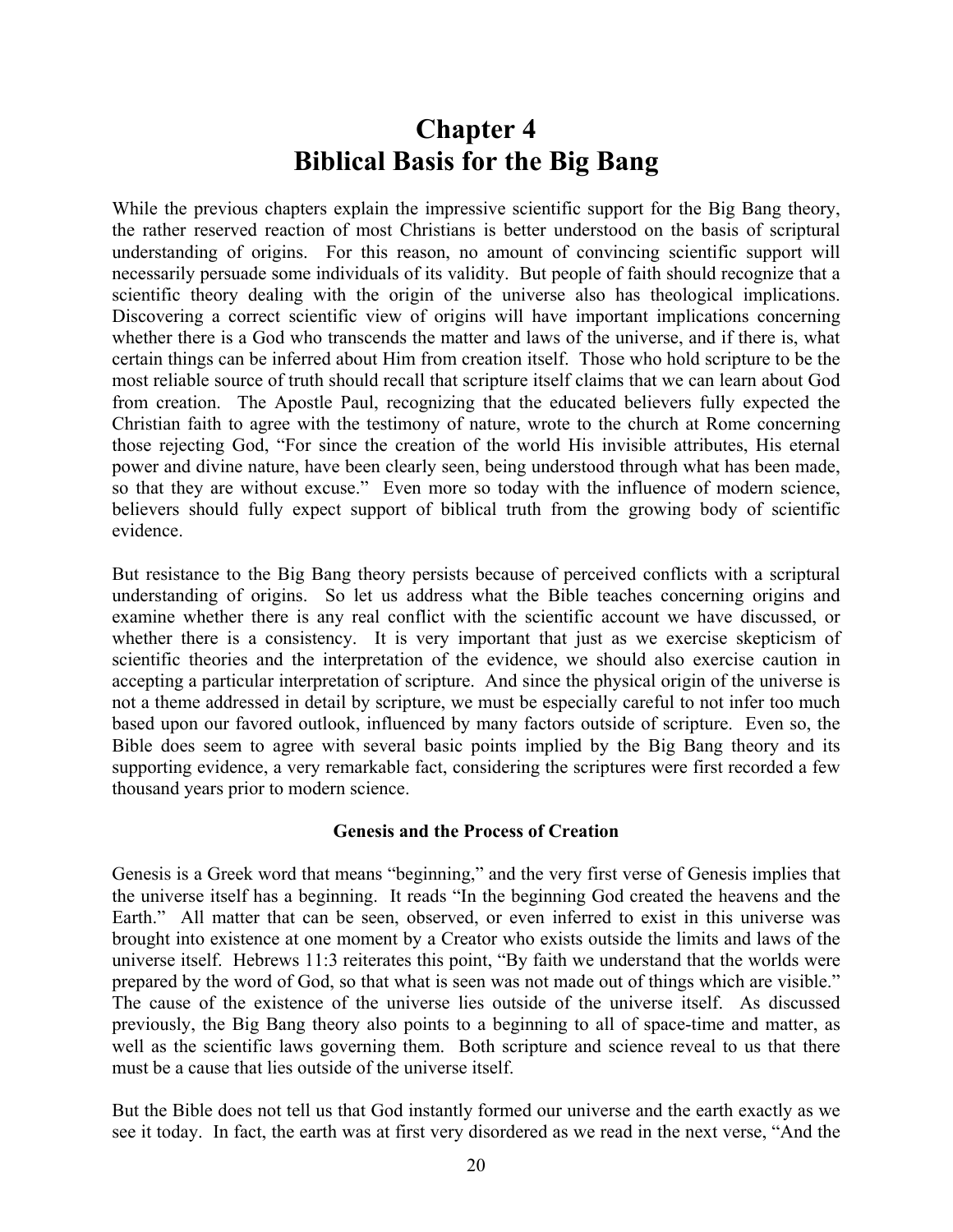earth was formless and void, and darkness was over the surface of the deep; and the Spirit of God was moving over the surface of the waters." There are differing interpretations concerning what the deep is, also the waters. One scholar prefers to correspond the deep to the space-time of the universe [2], while another places the frame of reference already at the surface of the earth [3]. What is certain of scripture is that during this period prior to God's preparation of the world, the conditions necessary to support life do not yet exist. Then God begins a process of transforming the formless void into a habitation fit for life. This process takes place over six "days" of creation. The reader is referred to the last chapter of *A Christian Physicist Examines the Age of the Earth* [11] for a discussion of the meaning of these "days". It is not clear from the Scriptures what the time frame of creation is, as acknowledged by many scholars [28,29,30,31]. We can only conclude that a process takes place in which the chaos is transformed into a wellordered habitation fit for life.

The Big Bang theory also has something to say about this process. As discussed in the preceding chapters, a planet suitable for life such as the earth does not become possible in our universe until quite a few precise developments take place. These include the universal expansion at just the right rate, the cosmic "ripples" leading eventually to galaxy formation, the production of heavy elements in large stars, the supernovae spreading them throughout the galaxy, and the formation of a solar system with a just right planet, among many other such contributing factors. What we realize now is that a planet like the earth could not have existed at a much earlier time in the history of the universe. The universe went through quite a lengthy period of preparation prior to the formation of planet Earth. It appears that in many ways the early universe can seen as formless and void of the ordered conditions necessary to support life, in complete agreement with the claim of scripture.

This does not necessarily imply that the universe became more ordered in time, which would be a clear violation of the  $2<sup>nd</sup>$  law of thermodynamics. Rather one non-isolated system, planet Earth, went through a miraculous sequence of events, preparing it for life. The Big Bang theory does not give specific predictions about what takes place on planet Earth, but it is important for us to realize the amazing and perhaps unique sequence of events on earth, revealed to us by modern science. The earth received just the right amount of radiation from its star, our Sun, to warm temperatures to the range of liquid water. It was joined with a Moon of sufficient size to stabilize the spin-axis of the earth against chaotic motion. It developed a thin, transparent atmosphere, which nonetheless serves as a shield against harmful ultraviolet radiation and provides sufficient greenhouse warming. The oxygen level of the atmosphere was boosted to a level capable of supporting land life following a vast period dominated by photosynthetic marine algae. These and many other specific characteristics of planet Earth appear to be fine-tuned to make our existence possible [32]. Modern science is confirming the creation account of the Bible, a careful process of preparation resulting in a created order described several times by God Himself with the words "and behold, it was good."

#### **The "Stretching Out" of the Heavens**

Concerning the origin of the universe and of the earth, both the Bible and the Big Bang theory provide us various unambiguous claims. However, the focus of the Genesis account appears very much centered upon the earth, whereas the focus of the Big Bang theory is on the entire universe as a whole. For this reason, it is difficult to use the Genesis account as a basis for evaluating whether the Big Bang theory agrees with scripture, since the Big Bang theory is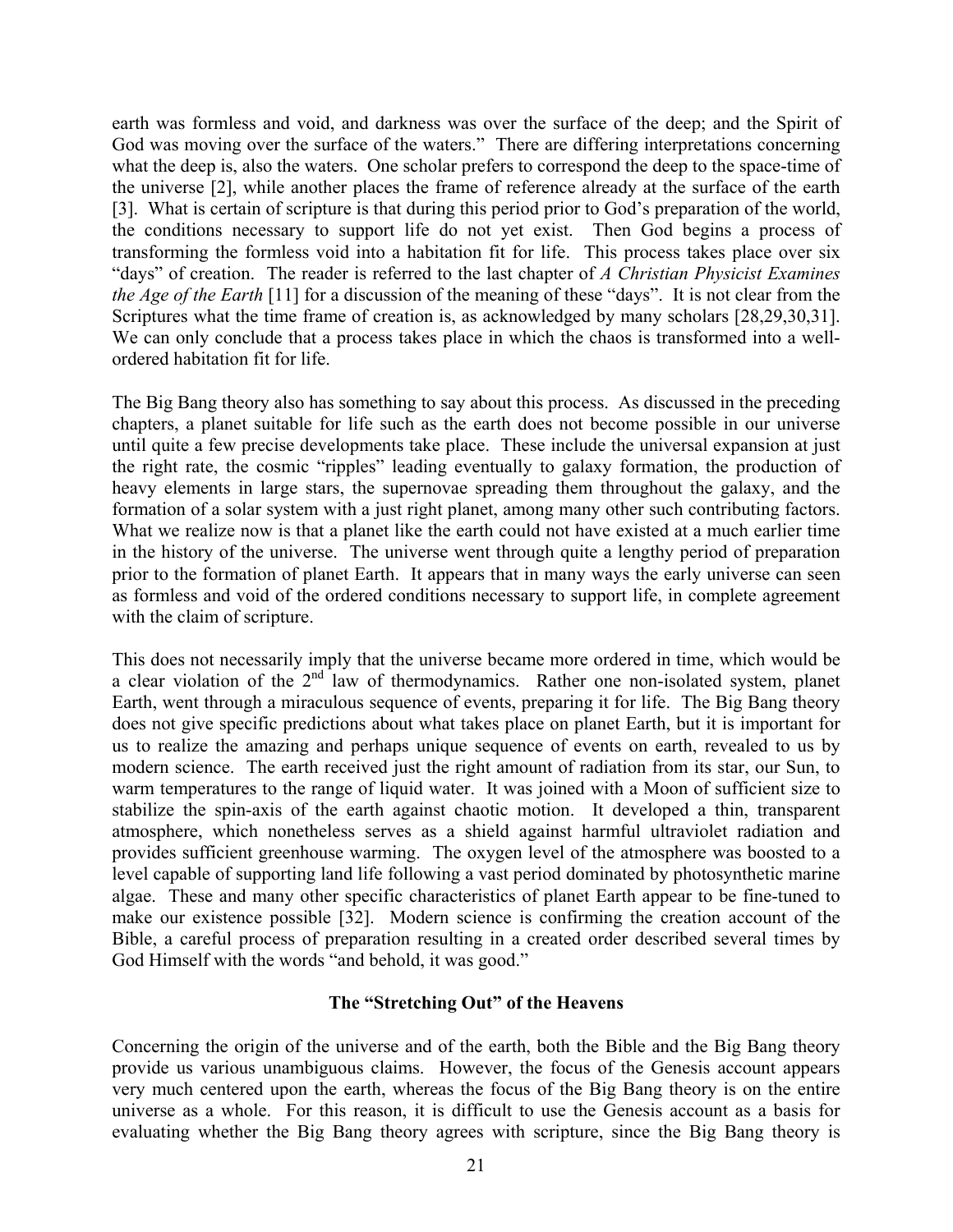primarily a description of the entire universe. Fortunately, we do find occasional scriptural references to the origin of the universe in various books of the Old and New Testaments. Collectively, they give us a sense of a process whereby God prepared the universe and the earth, with the ultimate purpose of creating mankind.

But we must realize that the Old Testament was written over 2400 years ago, and the New Testament over 1900 years ago. In these ancient times, much of the world considered the sky above to have a covering or dome upon which the Sun, Moon, and stars moved. Indeed, the Hebrew word for "heavens" was used in reference either to the sky above or to the abode of the Sun, Moon, and stars. Constellations were already well known and remain virtually identical to what we see today, but the study of modern astronomy would not begin until 400 years ago. The Bible claims divine inspiration of its authorship, despite the human hands used to record it and the limited human understanding of its authors. As such it should give us a correct description of how the universe was created that agrees with modern scientific evidence. While Christians today consider the Bible a book for all times, written for a reader today as well as for the reader long ago, the language used was necessarily one that would be understood by the ancients, without the benefit of modern science. Therefore comparisons of scripture with modern science should only be made with this in mind.

Nevertheless, scriptural references alluding to the process God used in the creation of the heavens bear a remarkable resemblance to what the Big Bang theory describes. Ten times in the Old Testament, included in 5 separate books, we find references to creation in which God "stretched out the heavens" [27]. One example in Isaiah 42:5 states: "Thus says God the Lord, who created the heavens and stretched them out..." and again in Isaiah 40:22: "It is He who sits above the vault of the earth, and its inhabitants are like grasshoppers, who stretches out the heavens like a curtain and spreads them out like a tent to dwell in." There are 3 other such references in the book of Isaiah. Similarly, Psalm 104:2 speaks of the majesty of the Lord: "Covering Thyself with light as with a cloak, stretching out the heavens like a tent curtain." In Jeremiah 10:12 we see the intent of this repeated expression: "It is He who made the earth by His power, who established the world by His wisdom; and by His understanding He has stretched out the heavens." We are informed that the Lord God of Israel is the maker of all heaven and earth. Only through His divine wisdom could all that we see have come about. The process God used in creating the heavens is described simply as "stretching out". Similar passages are found in Job 9:8 and Zechariah 12:1 [1].

Although the language is different from that of modern science, this process seems suspiciously similar to what we understand today as the expansion of the universe. Indeed we could very well use the same language to properly understand the expanding space-time. As described in chapter 2, the expansion of the universe does not "spread out" matter in pre-existing space; rather spacetime itself is growing larger, being stretched out to an increasingly larger volume. We find that the Bible describes an expanding universe in references over 2000 years old, whereas modern science has come to this conclusion independently within the last 80 years. This demonstrates once again that the Bible has a divine authorship, even though written with human hands. This is explained by II Peter 1:20,21 which states "But know this first of all, that no prophecy of Scripture is a matter of one's own interpretation, for no prophecy was ever made by an act of human will, but men moved by the Holy Spirit spoke from God."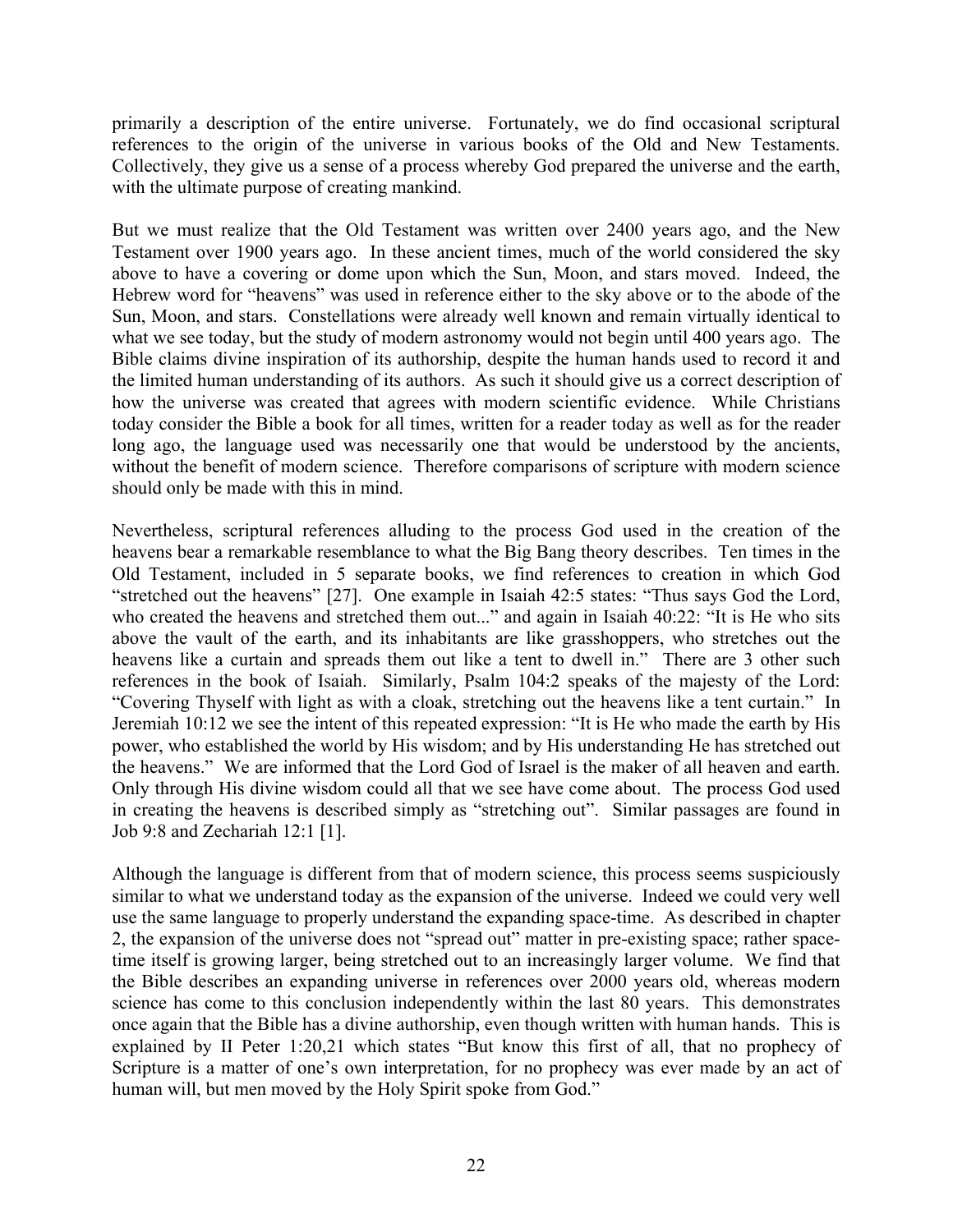The evidence of the physical universe is supporting the accuracy of the Bible. Both speak of a moment of creation for all matter, space and time, a process of preparation necessary for planet Earth to become a fit habitation, and the stretching out of the heavens we now refer to as the expansion of the universe. We are witnessing fulfillment of the prophecy given in Psalm 19:1-4:

The heavens are telling of the glory of the God; and their expanse is declaring the work of His hands. Day to day pours forth speech, and night-to-night reveals knowledge. There is no speech, nor are there words; their voice is not heard. Their line has gone out through all the earth, and their utterances to the end of the world [1].

Without a sound, the heavens are declaring a message to us that cannot be silenced, revealing the error of various worldviews that do not acknowledge the Creator God. Accordingly, we have seen that modern science has not displaced Scripture from its position of authority concerning ultimate truth; rather it is demonstrating the reliability of Scripture. A respect for the testimony of science actually leads us to accept the Bible as truth. Once we accept this, we are led to consider the central messages of the Scriptures, which science cannot adequately address. The Scriptures reveal to us the person responsible for creation and a purpose behind it.

#### **Who is the Creator?**

Sufficient scriptural references concerning the process of creation are given for us to see that modern science is confirming Scripture. But the Bible has much more to say concerning the Person behind creation, and His purpose for creating us. The Bible repeatedly reveals to us a God wanting to have a close, intimate relationship with mankind. From the creation of man in the "image of God" described in Genesis, to the Law given to Moses, to the beckoning of the prophets to return to God, finally to the coming of the Messiah to bring the gift of salvation, we see a personal God reaching out to us throughout Scripture. The creation accounts in Scripture cannot be disassociated from the purpose God had in creating the universe, since this central message permeates Scripture. So it is completely appropriate that we address who the Creator is, before we conclude.

The first chapter of Genesis describes God in a plural sense, "The God said, 'Let Us make man in Our image, according to Our likeness...'" [1]. We see an indication that the One God of Israel is a three-fold personality, now commonly referred to as the Trinity. The New Testament goes to great lengths to identify Jesus Christ as God Himself, One with God the Father, present at creation, sent in the form of a human, and the One who will establish the new heavens and earth. Although it is humanly difficult to understand how this can be true, there will always be things about the nature of God that are beyond human understanding. We must accept the claims of Christ not on the basis of what we can fully understand, but on the basis of faith in the many witnesses that speak to His divine nature, including the Scriptures. The passages John 1:1-3, Colossians 1:16, Revelation 3:14 leave us no doubt of what role the person of Jesus Christ played in creation. John 1:3 clearly states, "All things came into being by Him, and apart from Him nothing came into being that has come into being." We find that this is not merely a lofty claim being made by the followers of Jesus following His death and resurrection. Jesus made the claim of Himself in John 8:58, "Truly, truly, I say to you, before Abraham was born, I am." We are called upon to acknowledge Him as the author of creation and the only way of salvation. As such, He is the rightful heir to all worship and praise.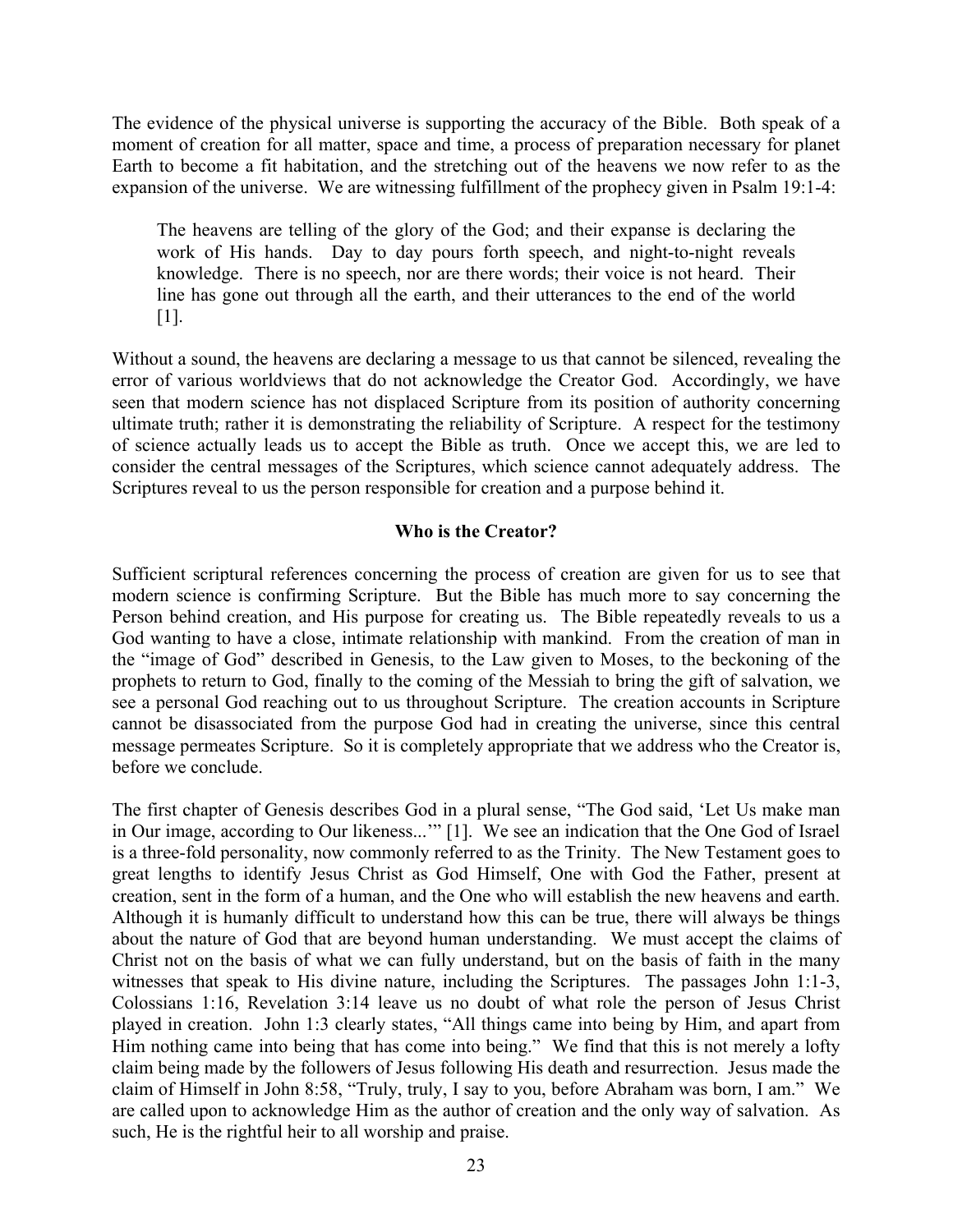Not only do we find in Scripture a description of Who God is, but also His purpose for creating the universe. Since God created man in His "image", it is clear that He intended man to have an intimate relationship with Himself, something beyond what any other living creature can. We were created to share in His glory (Isaiah 43:7). But since this was lost through sin, the central message of the Bible becomes the plan for restoration of this intimate relationship originally intended. The same Jesus present at the creation of the universe is also the focal point of God's plan for our restoration. Scripture informs us that sin cannot be removed by any good works on our part. We are restored to a right relationship with the living God only by accepting the free gift of salvation offered by Christ, upon whom our sins were laid when He died upon the cross. This happens only when we personally acknowledge Jesus Christ as Lord, and receive Him into our hearts. The central message of Scripture is a message given to each of us personally.

#### **Conclusion**

We conclude that both Scripture as well as the testimony of the heavens are giving us consistent messages. There is indeed a Creator God that has intentionally given us multiple, clear indications of His presence and purpose. The Big Bang theory is simply a framework for understanding the testimony of the heavens, seen in the expansion rate of the universe, the Cosmic Microwave Background Radiation permeating all of space, including the "ripples" associated with the formation of galaxies, and the abundances of the elements. Problems in understanding some of the observations have led to a clearer understanding the early universe, including a period of rapid expansion referred to as "inflation", which brings together our understanding of the large-scale universe with the growing knowledge of fundamental particles. While there remain questions to be answered, including the nature of dark matter and dark energy in the universe, it is clear that the Big Bang theory points to a moment of creation as described in Scripture, where the cause of it lies outside of the matter, space and time of our universe. Modern science is revealing the many factors that appear to be tuned just right for life to be possible here on planet Earth. In short, science is confirming the validity of the Bible. This demands a personal response on our part, to heed the messages being given, to acknowledge who the Creator is, and respond to His invitation to a personal relationship with Him through Jesus Christ.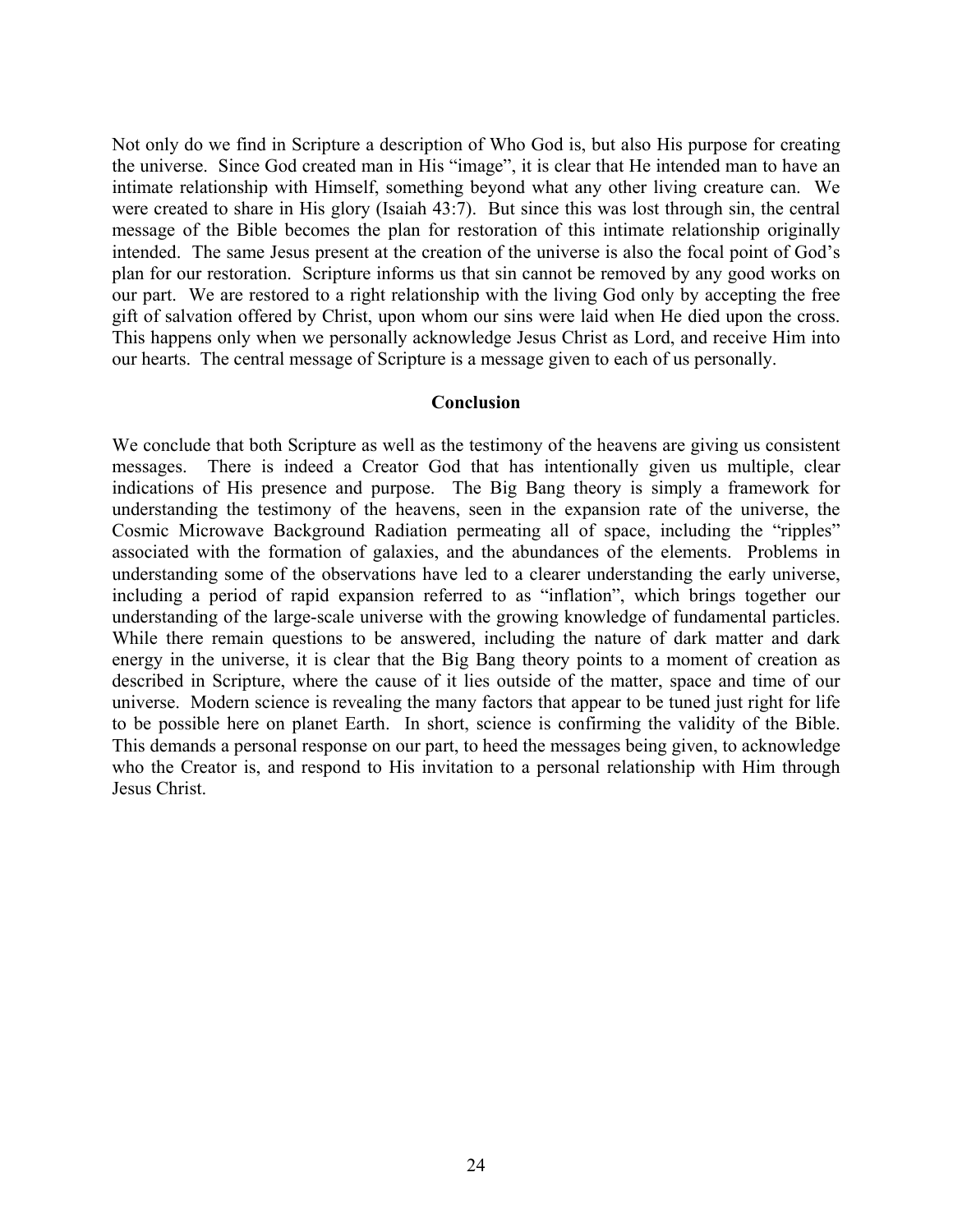### **References**

- 1. All scripture verses are from The New American Standard Bible, with particular use of The Hebrew-Greek Key Study Bible, edited by Spiros Zodhiates, AMG publishers, 1990.
- 2. Gerald L. Schroeder, Genesis and the Big Bang, Bantam Books, 1990.
- 3. Hugh Ross, The Fingerprint of God, Promise Publishing Co., 2<sup>nd</sup> ed., 1991.
- 4. George Gamov, The Creation of the Universe, A Mentor Book, Published by the New American Library, 1957.
- 5. Steven Weinberg, The First Three Minutes,  $2<sup>nd</sup>$  ed., Basic Books, 1988.
- 6. Stephen W. Hawking, A Brief History of Time, Bantam Books, 1988.
- 7. Martin Rees, Before the Beginning, Addison-Wesley, 1997.
- 8. D. Russell Humpheys, Starlight and Time, Master Books, 1994.
- 9. Robert Shapiro, Origins: A Skeptic's Guide to the Origin of Life on Earth, Summit Books, 1986.
- 10. Eric Lerner, The Big Bang Never Happened, Knopf Publishing group, 1992.
- 11. Steven Ball, A Christian Physicist Examines the Age of the Earth, booklet in preparation, 2003.
- 12. Robert Jastrow, God and the Astronomers, W.W. Norton publishers, 1978.
- 13. Steve Adams, Relativity: An Introduction to Space-Time Physics, Taylor & Francis,1997.
- 14. Ron Cowen, "Age of the Universe: A New Determination", Science News, vol.160, 2001
- 15. Alexander Friedmann, "On the Curvature of Space", Zeitschrift für Physik, vol. 10, p. 377, 1922.
- 16. Clifford M. Will, Was Einstein Right? Putting General Relativity to the Test, pp. 42-64, Basic Books, 1986.
- 17. Edwin Hubble, "A Relation between Distance and Radial Velocity among Extra-galactic Nebulae", Proceedings of the National Academy of Sciences, vol. 15, pp. 168-173, 1929.
- 18. George Gamov, Physical Review, vol. 74, p. 505, 1948.
- 19. Ralph Alpher and R.C. Herman, Nature, vol. 162, p. 774, 1948.
- 20. Robert Wilson, "Discovery of the Cosmic Microwave Background", in Serendipitous Discoveries in Radio Astronomy, edited by K. Kellermann and B Sheets, NRAO, 1983.
- 21. Arno Penzias and Robert Wilson, "A Measurement of Excess Antenna Temperature at 4080 Mc/s", Astrophysical Journal, vol. 142, p. 419, 1965.